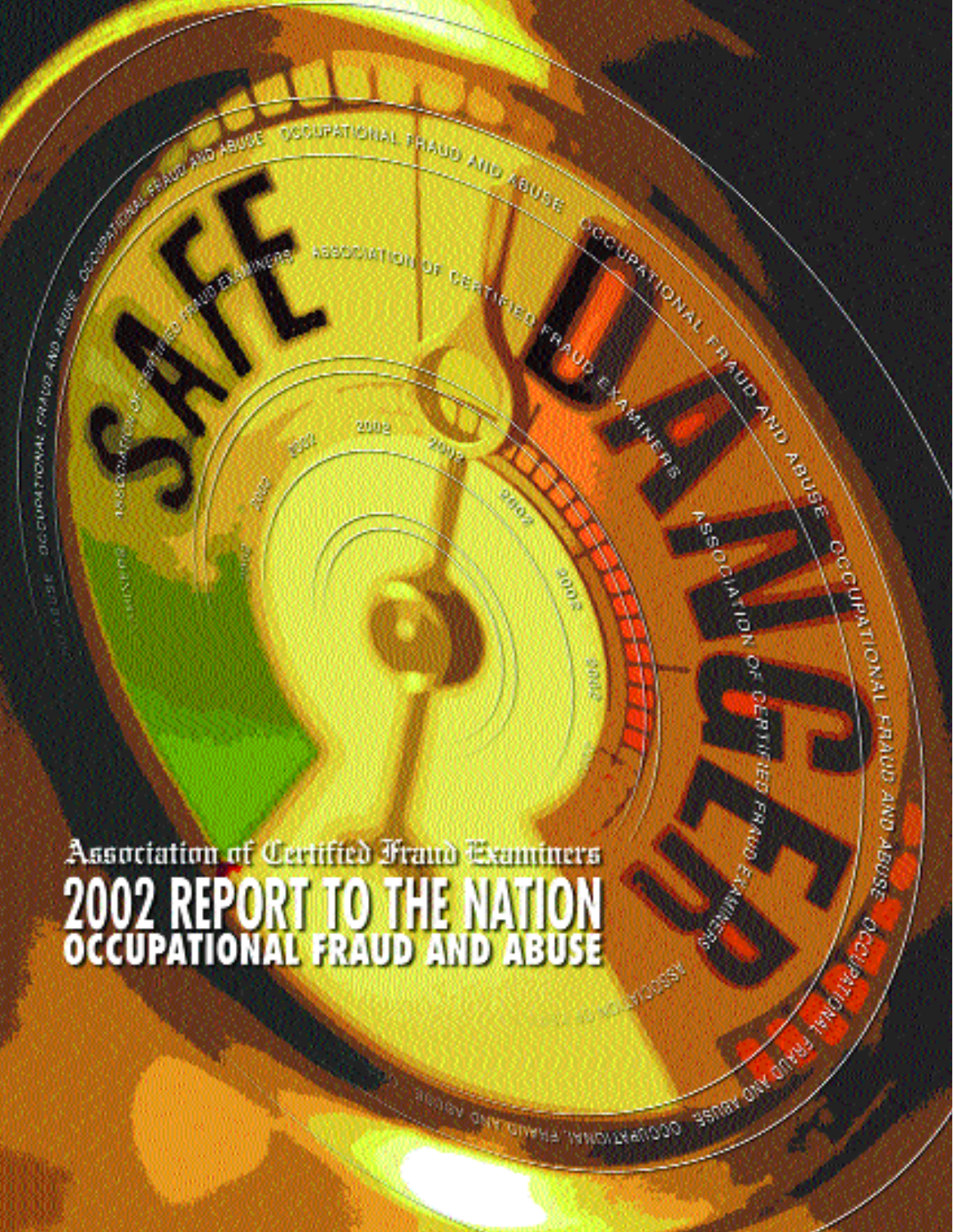# **A B O U T** T H E A S S O C I A T I O N

Since 1988 there has been only one organization whose main focus is to train anti-fraud professionals in their fight against economic crime: the Association of Certified Fraud Examiners. With more than 25,000 members in over 100 countries, the Association is networked to respond quickly and decisively to the needs of anti-fraud professionals everywhere. The mission of the Association is to reduce the incidence of fraud and white-collar crime, and to assist members in its detection and deterrence. To accomplish its mission, the Association:

- **I** Provides bona fide qualifications for Certified Fraud Examiners by administering the Uniform CFE Examination
- **II** Sets high standards for admission, including demonstrated competence through mandatory continuing professional education
- **III** Requires Certified Fraud Examiners to adhere to a strict code of professional conduct and ethics
- **IV** Serves as the international representative for Certified Fraud Examiners to business and government
- **V** Provides leadership to inspire public confidence in the integrity, objectivity, and professionalism of Certified Fraud Examiners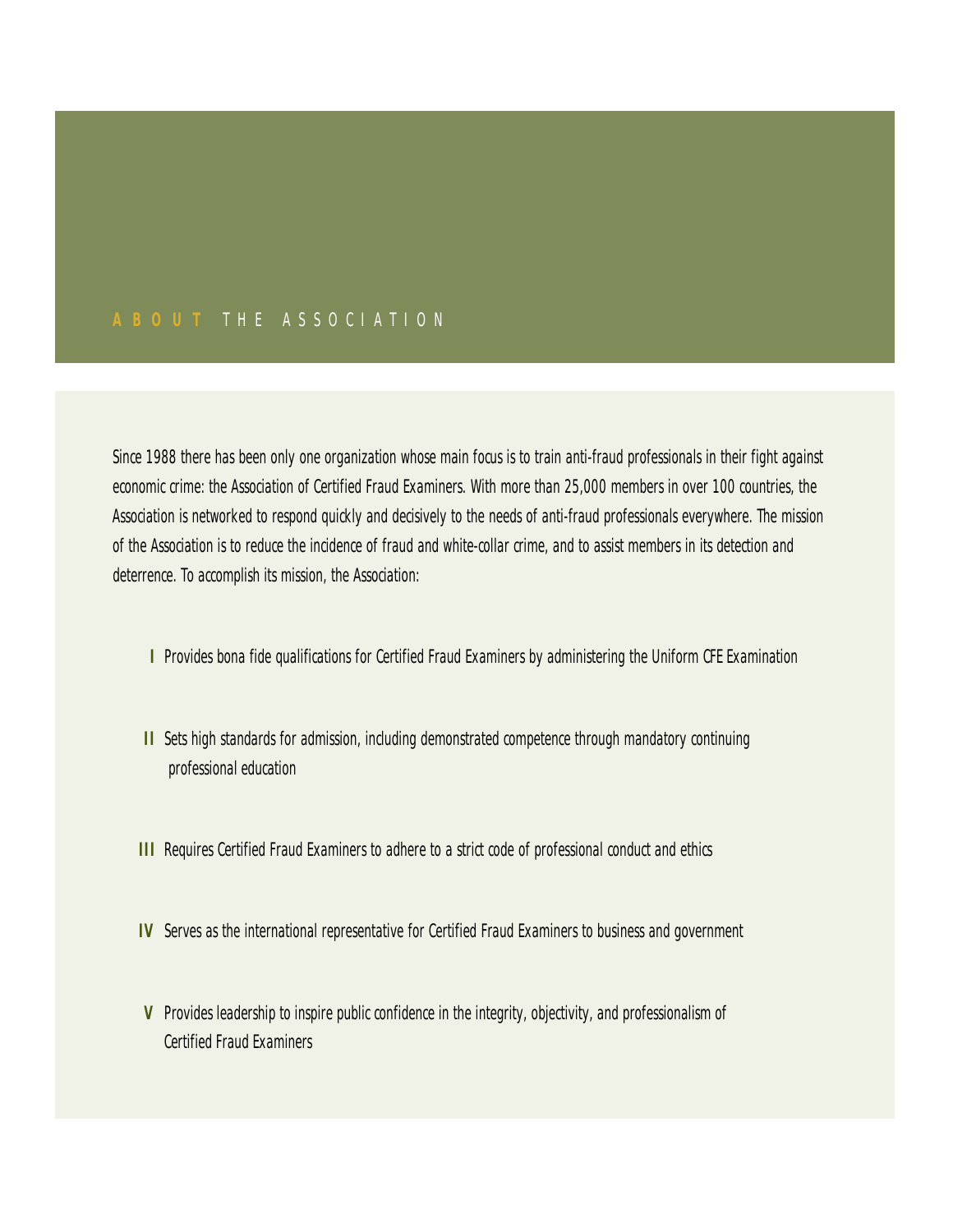

# **T A B L E** O F C O N T E N T S

| <b>President's Letter</b>                                   | İ                       |
|-------------------------------------------------------------|-------------------------|
| <b>Executive Summary</b>                                    | $\mathsf{ii}$           |
| <b>Occupational Fraud &amp; Abuse Classification System</b> | $\overline{\text{iii}}$ |
| Introduction                                                | $\mathbf{1}$            |
| The Cost of Fraud                                           | $\overline{4}$          |
| <b>The Methods</b>                                          | $\boldsymbol{6}$        |
| <b>Detecting &amp; Preventing Fraud</b>                     | 11                      |
| The Perpetrators                                            | 13                      |
| <b>The Victims</b>                                          | 17                      |
| <b>Case Results</b>                                         | 22                      |
| <b>Conclusions</b>                                          | 26                      |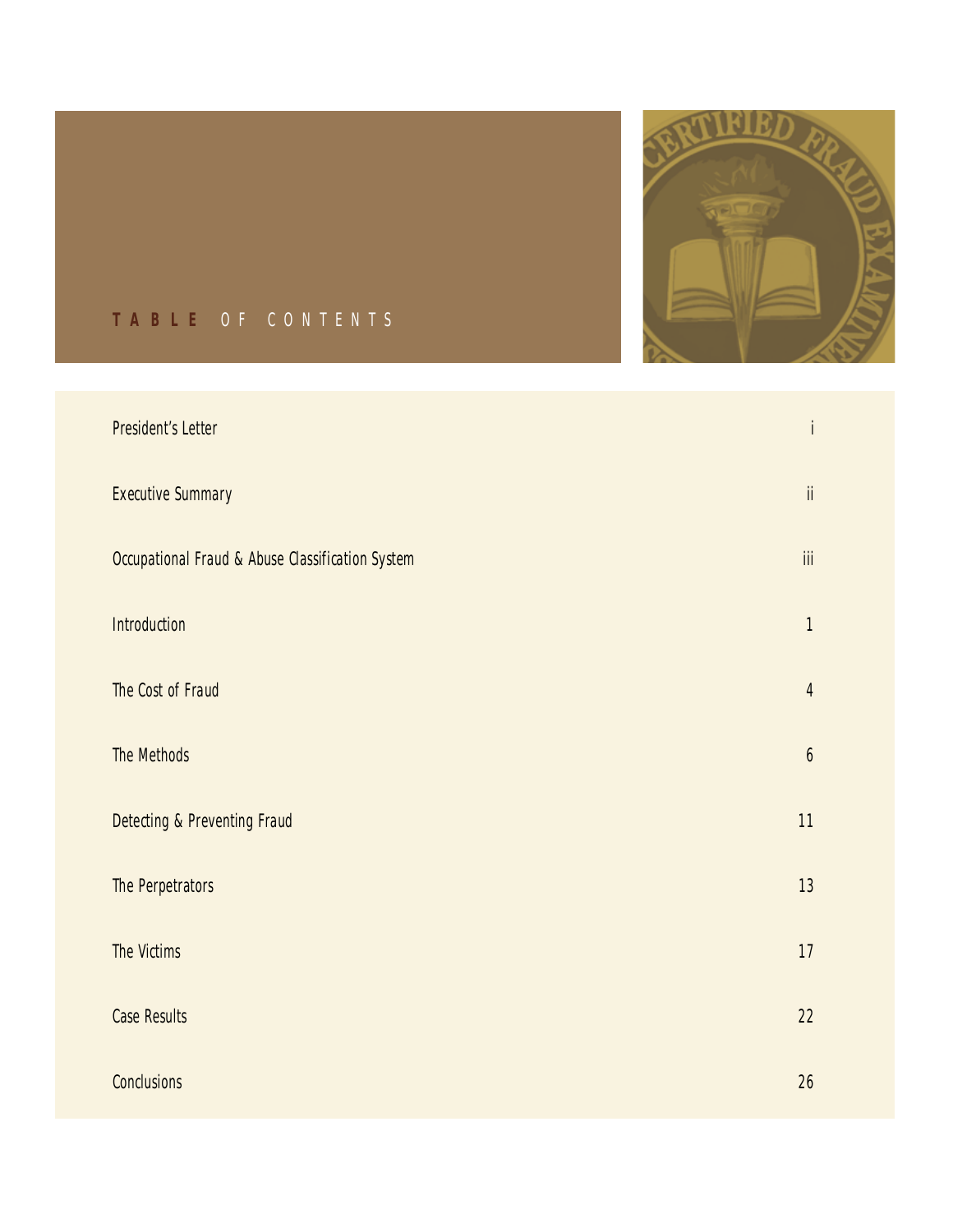

# **L E T T E R** F R O M T H E P R E S I D E N T

Occupational fraud and abuse is a tremendous problem, one that affects practically every organization.

In 1996, the Association of Certified Fraud Examiners (ACFE) published its first *Report to the Nation on Occupational Fraud and Abuse*, which was the largest privately funded study on the subject. Six years later, the ACFE is now releasing the *2002 Report to the Nation on Occupational Fraud and Abuse*. This new report updates the data in the first report and also expands that study; it provides the most detailed view yet of how occupational fraud affects organizations.

This report is based on 663 occupational fraud cases that were reported by the CFEs who investigated them. In total, the cases in this study caused over \$7 billion in losses. This report focuses on five areas: the cost of occupational fraud and abuse, the methodologies, the victims, the perpetrators, and the legal outcomes of fraud cases.

The *2002 Report to the Nation* was conceived by the Association's founder and chairman, Joseph T. Wells, who was also the creator of the first *Report to the Nation* back in 1996. Through his work with the Association of Certified Fraud Examiners, Mr. Wells has contributed more to the study of occupational fraud than any person in the field. In his honor, I named the 1996 study *The Wells Report*. It follows, then, that this study should be christened *The 2002 Wells Report*.

This report is being made available to the general public, organizations, practitioners, academicians, and the press. For anyone who is interested in the study of occupational fraud or the practical consequences wrought by this type of crime, *The 2002 Wells Report* is an invaluable source of information.

LIil Seis

Gil Geis, Ph.D., CFE President Association of Certified Fraud Examiners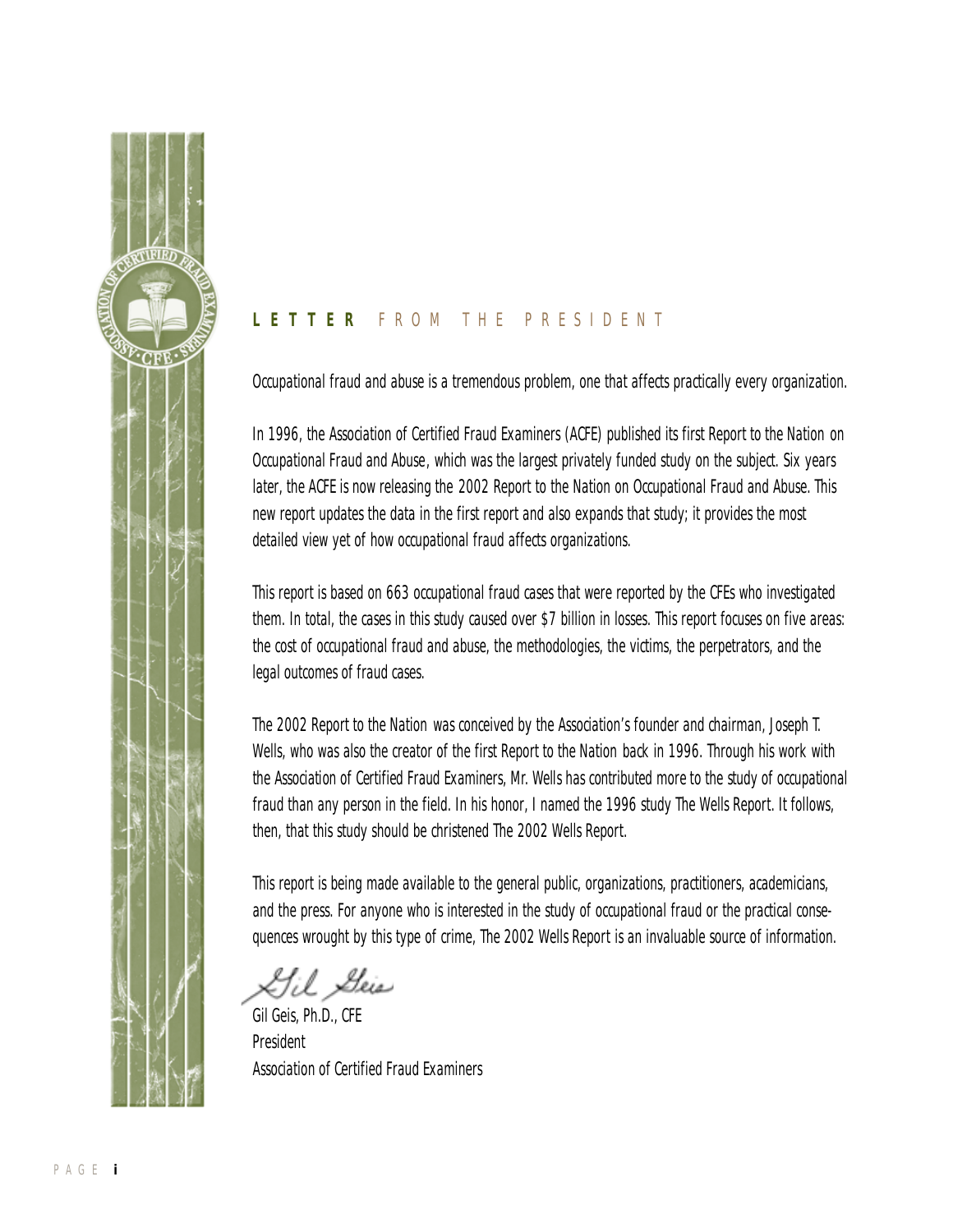

# **E X E C U T I V E** S U M M A R Y

- This study covers 663 occupational fraud cases that caused over \$7 billion in losses.
- Certified fraud examiners estimate that six percent of revenues will be lost in 2002 as a result of occupational fraud and abuse. Applied to the U.S. Gross Domestic Product, this translates to losses of approximately \$600 billion, or about \$4,500 per employee.
- Over half of the frauds in this study caused losses of at least \$100,000 and nearly one in six caused losses in excess of \$1 million.
- All occupational frauds fall into one of three categories: asset misappropriations, corruption, or fraudulent statements.
	- Over 80% of occupational frauds involve asset misappropriations. Cash is the targeted asset 90% of the time.
	- Corruption schemes account for 13% of all occupational frauds and they cause over \$500,000 in losses, on average.
	- Fraudulent statements are the most costly form of occupational fraud with median losses of \$4.25 million per scheme.
- The average scheme in this study lasted 18 months before it was detected.
- The most common method for detecting occupational fraud is by a tip from an employee, customer, vendor or anonymous source. The second most common method is by accident.
- Organizations with fraud hotlines cut their fraud losses by approximately 50% per scheme. Internal audits, external audits, and background checks also significantly reduce fraud losses.
- The typical perpetrator is a first-time offender. Only seven percent of occupational fraudsters in this study were known to have prior convictions for fraud-related offenses.
- Small businesses are the most vulnerable to occupational fraud and abuse. The average scheme in a small business causes \$127,500 in losses. The average scheme in the largest companies costs \$97,000.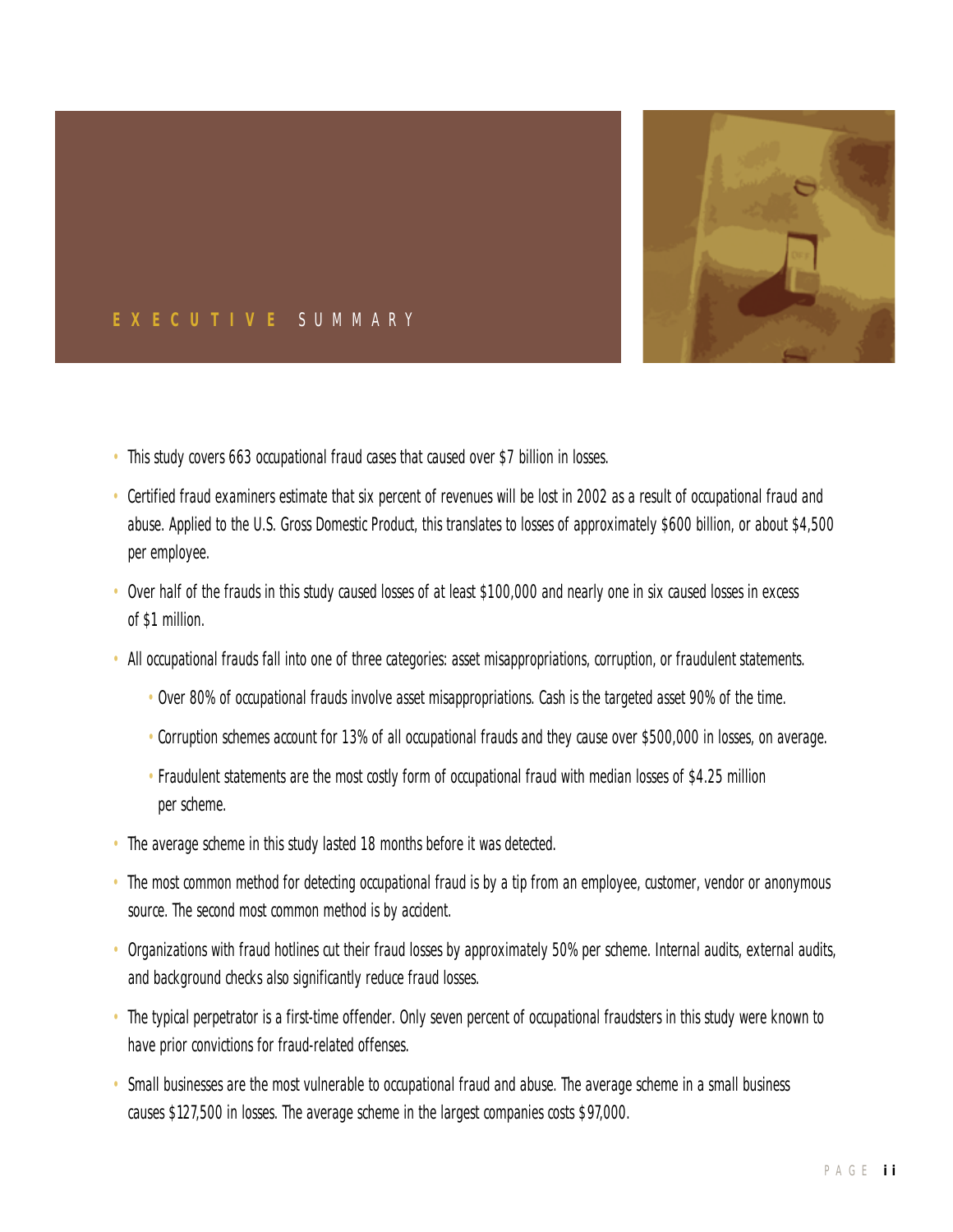### **O C C U P A T I O N A L** F R A U D A N D A B U S E C L A S S I F I C A T I O N S Y S T E M

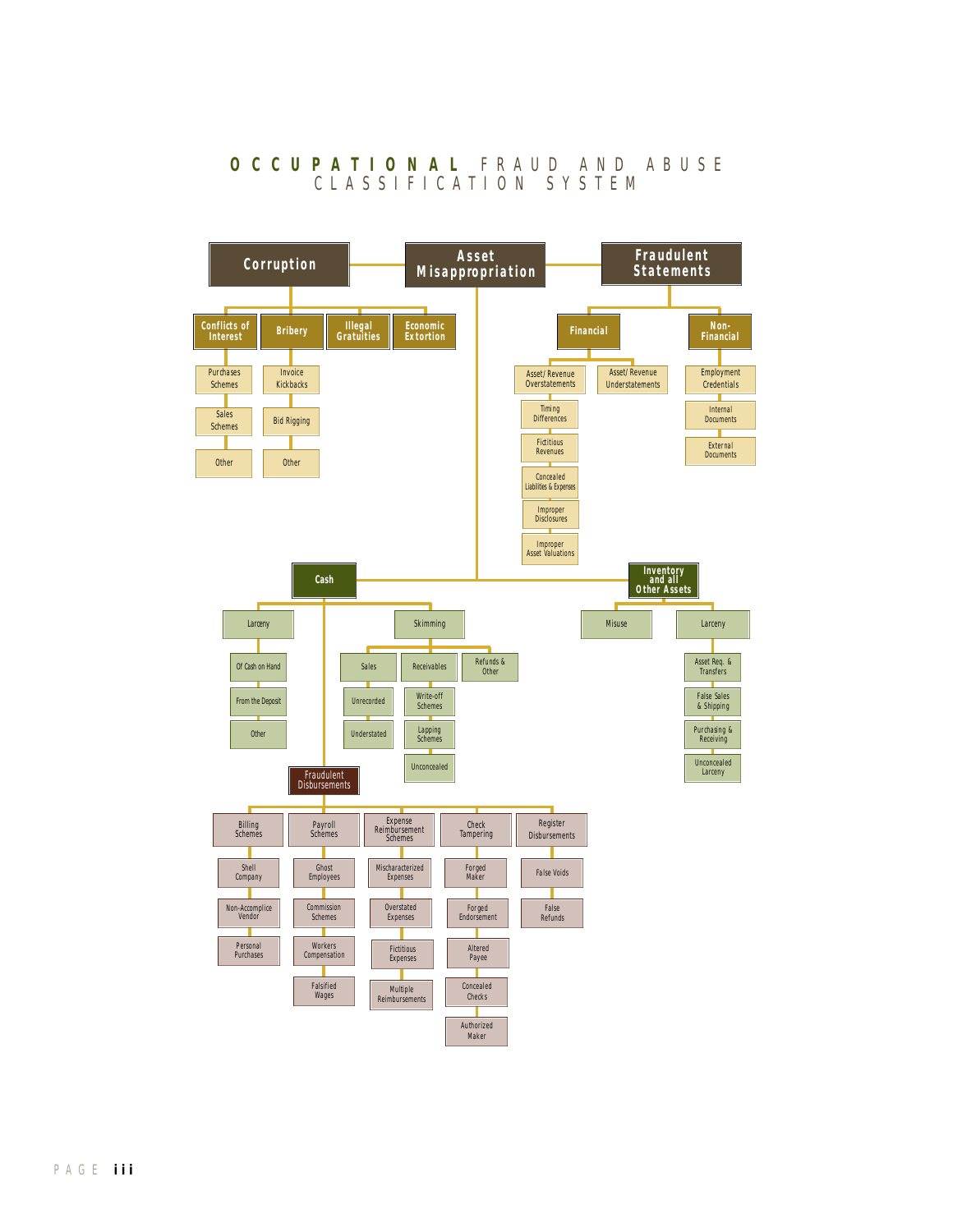

# **I N T R O** D U C T I O N

Occupational fraud and abuse is a widespread problem that affects practically every organization, regardless of size, location, or industry. Yet despite its tremendous scope and cost, relatively little research has been done on occupational fraud. The Association of Certified Fraud Examiners (ACFE) has made it a goal to better educate the public and anti-fraud professionals about this threat. In 1996, we released the first *Report to the Nation on Occupational Fraud and Abuse*, the largest known privately funded study on the subject. The *1996 Report to the Nation* was comprised of detailed data supplied by over 2,500 Certified Fraud Examiners on fraud cases they had investigated. The goals of that report were to:

- Summarize the opinion of experts on the percentage and amount of organizational revenue lost to all forms of occupational fraud and abuse.
- Examine the characteristics of the employees who commit occupational fraud and abuse.
- Determine what kinds of organizations are victims of occupational fraud and abuse.
- Categorize the ways in which serious fraud and abuse occurs.

This report is an update of the *1996 Report to the Nation*. The methodology used to gather data is the same; this report was also based on detailed case information supplied by certified fraud examiners who had first-hand knowledge of the cases they reported.

But in many ways, the *2002 Report to the Nation* is an expansion of the *1996 Report*. Based on the results of the first report, this study was tailored to obtain more useful information on the specific methodologies that employees, managers, and executives use to commit occupational fraud. Information was also gathered on the legal dispositions of the cases, something that was not included in the *1996 Report*. The end result, we believe, is a more thorough and complete study – one that will be useful to those seeking information about the threat of fraud that all organizations face from within.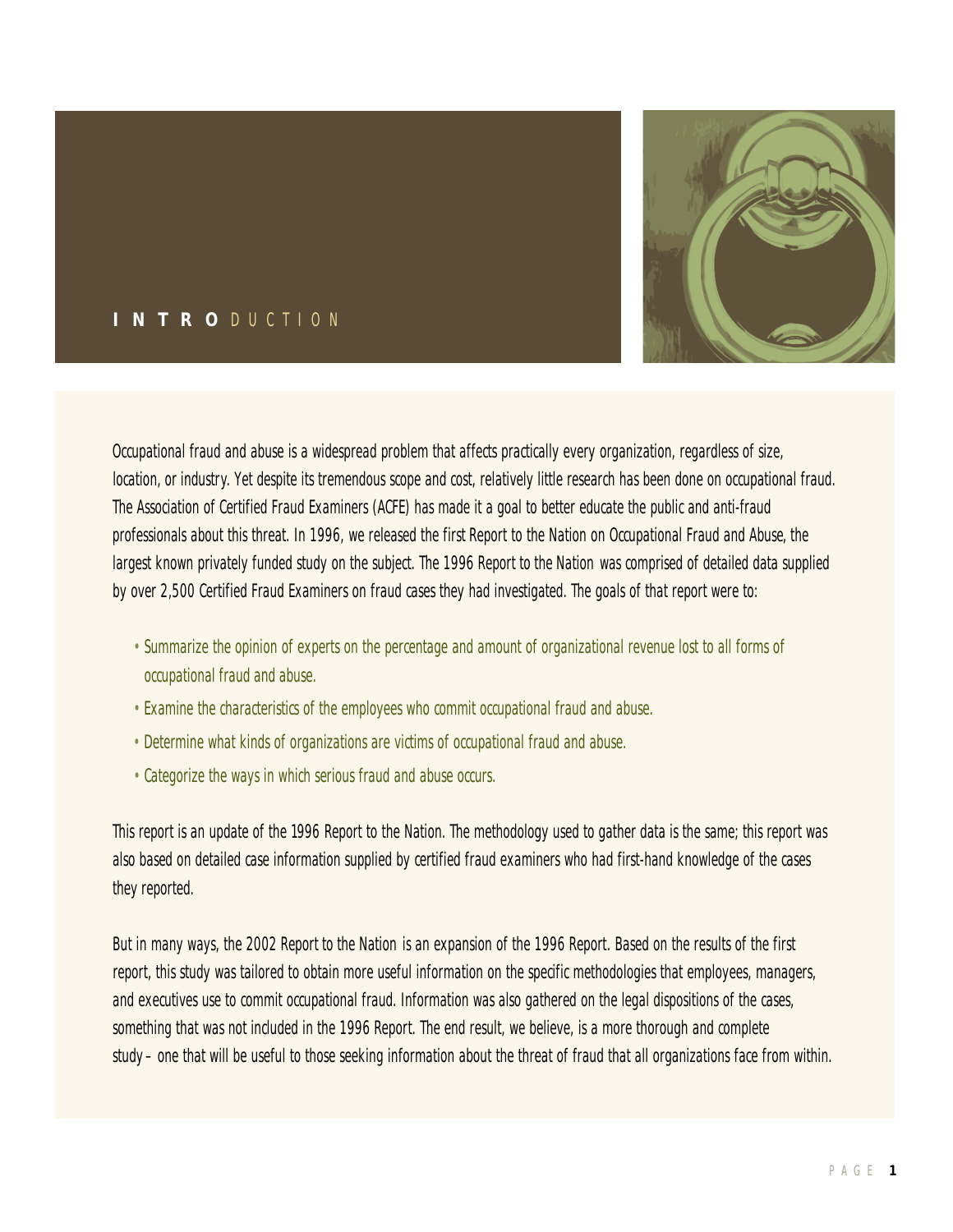#### **W H A T I S** O C C U P A T I O N A L F R A U D ?

The term "occupational fraud" may be defined as:

# *"The use of one's occupation for personal enrichment through the deliberate misuse or misapplication of the employing organization's resources or assets."*

This definition encompasses a wide range of misconduct by employees, managers, and executives. Occupational fraud schemes can be as simple as pilferage of company supplies or as complex as sophisticated financial statement frauds. All occupational fraud schemes have four key elements in common. The activity:

- is clandestine
- violates the perpetrator's fiduciary duties to the victim organization
- is committed for the purpose of direct or indirect financial benefit to the perpetrator
- costs the employing organization assets, revenue, or reserves

### **T H E** S U R V E Y

This study is based on a survey that began in April 2001 and ran through February 2002. We distributed a 6-page questionnaire to approximately 10,000 certified fraud examiners (CFEs) throughout the United States. The questionnaire was designed to elicit detailed information on one specific fraud case each CFE had personally investigated. The schemes had to meet the following criteria: 1) the CFE's investigation was complete; 2) the CFE was reasonably sure that the perpetrator (or perpetrators) had been identified; and 3) all legal proceedings resulting from the case, if any, had concluded.

For each case in the survey, the CFE who had investigated it was asked to provide a narrative explanation of how the scheme worked. Using this information, along with other data supplied by the respondents, we were able to classify each scheme according to the *Occupational Fraud Classification System* that was initially developed from the *1996 Report to the Nation*. This classification system is illustrated on page iii. We wanted to measure the frequency and median losses of each scheme type, and to see if those numbers were comparable to our findings from the *1996 Report*. For the most part, they were.

The participants were also asked to provide detailed information about the victims and perpetrators of these crimes, and about any legal proceedings that resulted from the frauds in the survey. This helped to profile fraud offenders; to determine which organizations are most vulnerable to fraud; to measure the effectiveness of certain anti-fraud measures; and to determine how fraud is dealt with by victim organizations and by the courts. Finally, CFEs were asked to provide general observations about how fraud affects the economy.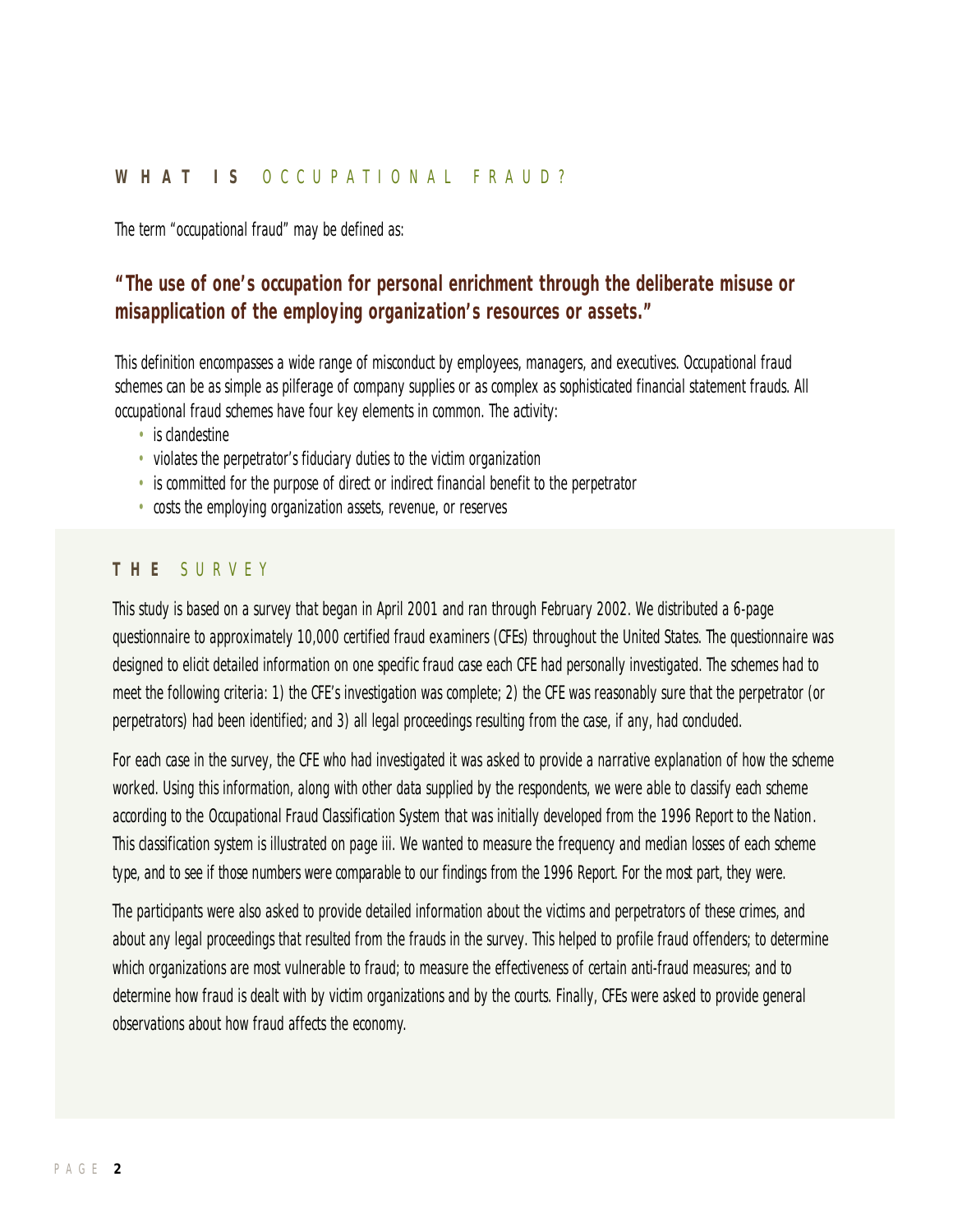CFEs furnished 971 usable responses to the survey, 663 of which involved occupational fraud and abuse. The data in this report is based solely on the information from those 663 cases. Cumulatively, the frauds in this study caused over \$7 billion in total losses. The largest fraud involved a financial statement swindle that caused \$5.4 billion in losses; the smallest was a fraudulent expense reimbursement in the amount of \$100.

#### **P A R T I C I P A N T S**

Survey participants were CFEs drawn exclusively from the United States. In general, CFEs are usually employed in one of three industries: government, business, and public accounting (in that order). The CFEs who participated in our study had, on average, 19 years' experience dealing with fraud. Their occupations are listed below.

### **O C C U P A T I O N S** O F S U R V E Y P A R T I C I P A N T S



#### **OCCUPATION**

<sup>1</sup> The number of responses exceeds 653, which is the total number of responses we received to this question, because some respondents listed themselves under more than one occupational category.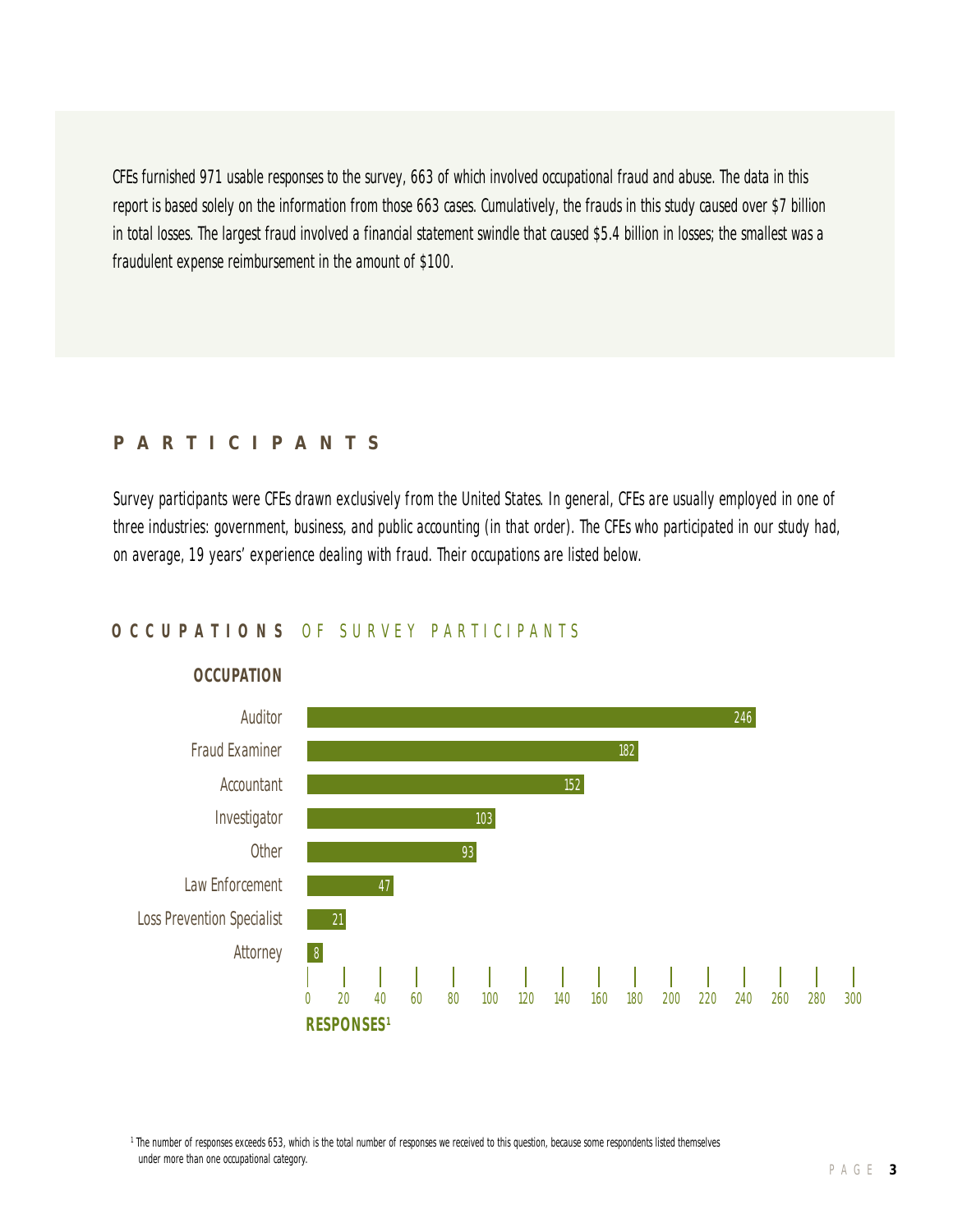

## **T H E C O S T** O F F R A U D

It is most likely an impossible task to calculate the cost fraud imposes on the American economy because not all fraud is detected or reported. There is also no organization charged with accumulating data on fraud offenses, and relatively few studies have been done on the subject. In order to obtain an estimate of the total losses caused by occupational fraud, the experts who deal with the problem were polled for their opinions. But the reader should be cautioned that any estimates regarding the cost of fraud (including this one) are subjective.

When CFEs were asked to estimate the percentage of revenues that will be lost in 2002 as a result of occupational fraud and abuse, they projected a median cost of six percent. This is the same rate that was estimated in our *1996 Report*. However, in the intervening period the Gross Domestic Product has risen from approximately \$7 trillion to about \$10 trillion. Although the expected rate of fraud has remained unchanged, the rising Gross Domestic Product would account for a \$200 billion increase in fraud totals from six years ago.



#### **OCCUPATIONAL FRAUD LOSSES**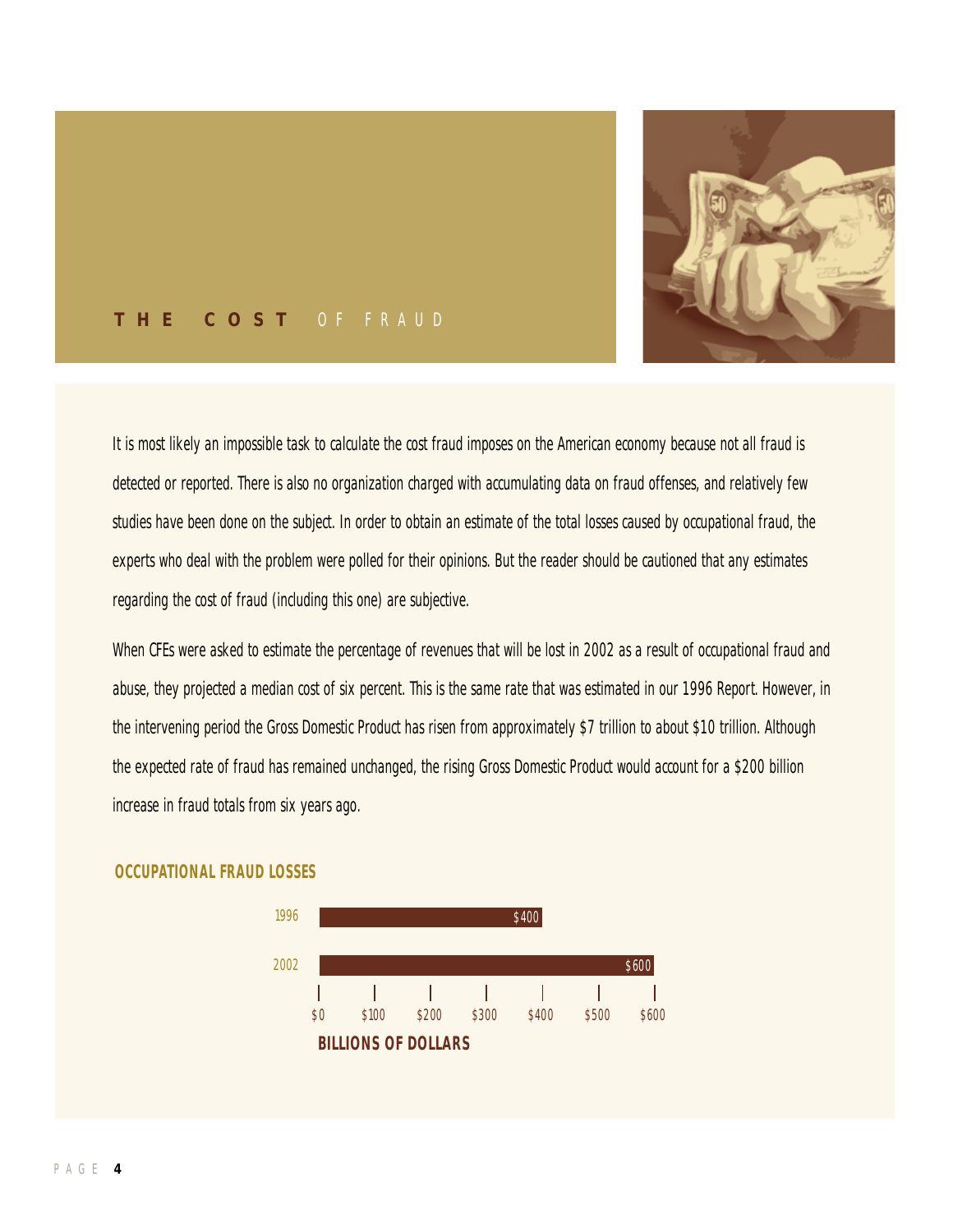Each respondent was asked about the total dollar loss caused by the schemes they reported on. There were 620 cases in which CFEs were able to provide loss data. As the following chart illustrates, over half of the frauds in the study cost their victims at least \$100,000, and nearly one in six caused losses of \$1 million or more.



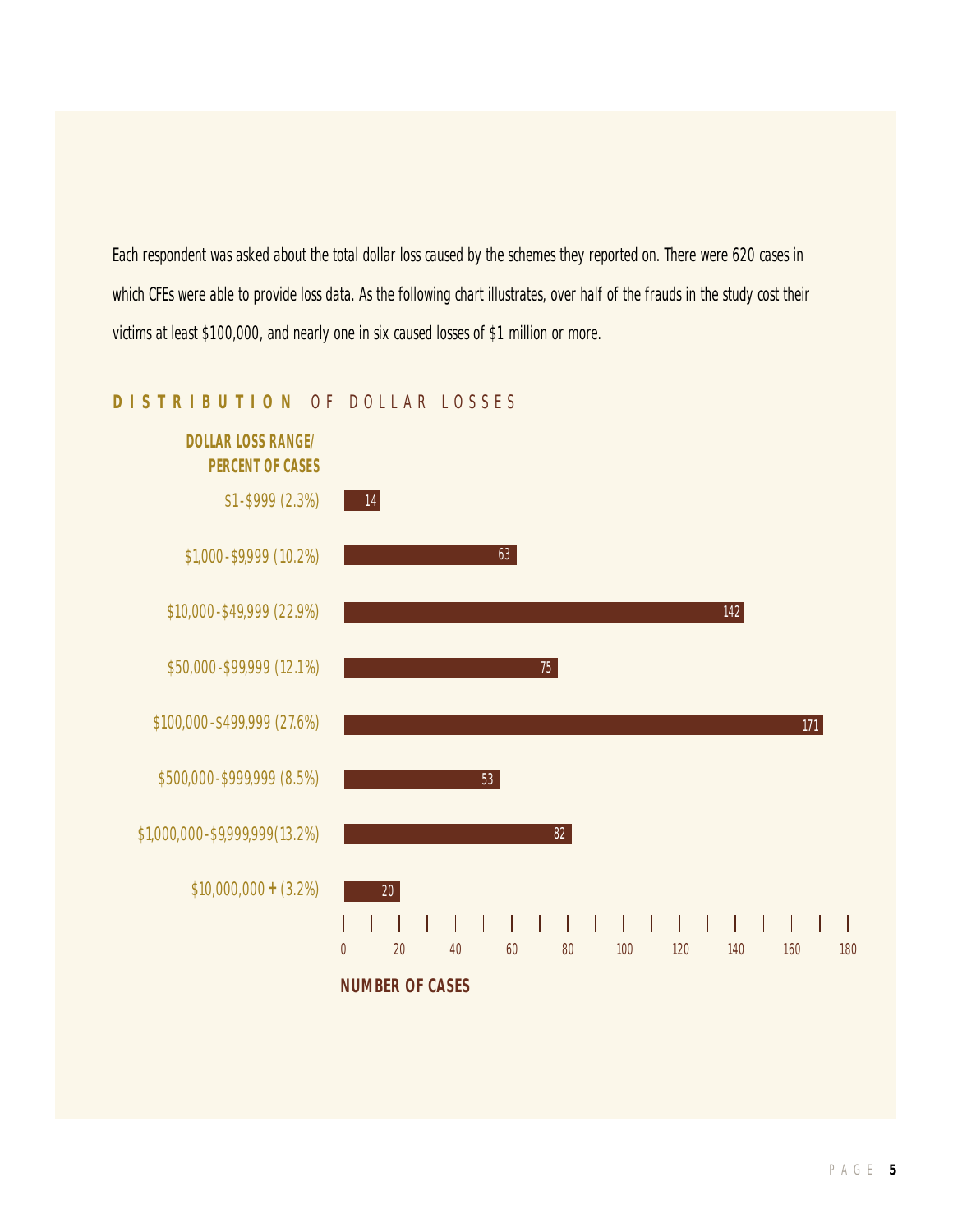

## **T H E** M E T H O D S

One of the major goals of this report was to determine precisely how fraud is accomplished and to classify the offenses by the methods used to commit them. Each case in the study was reviewed and categorized according to the *Occupational Fraud Classification System*. Once each scheme was classified, comparisons were drawn on the costs and frequency of each scheme type.

As determined by both the *1996* and *2002 Reports to the Nation*, there are three major categories of occupational fraud:

- **Asset misappropriations**, which involve the theft or misuse of an organization's assets. (Common examples include skimming revenues, stealing inventory, and payroll fraud.)
- **Corruption**, in which fraudsters wrongfully use their influence in a business transaction in order to procure some benefit for themselves or another person, contrary to their duty to their employer or the rights of another. (Common examples include accepting kickbacks and engaging in conflicts of interest.)
- **Fraudulent statements**, which generally involve falsification of an organization's financial statements. (Common examples include overstating revenues and understating liabilities or expenses.)

Asset misappropriations were by far the most common of the three schemes, accounting for over 80% of the cases studied. However, the largest losses tended to result from fraudulent statements.



# **M E T H O D S** O F F R A U D - A L L T Y P E S

<sup>2</sup> The sum of percentages exceeds 100% because some cases involved more than one type of fraud. The same is true for every scheme classification chart.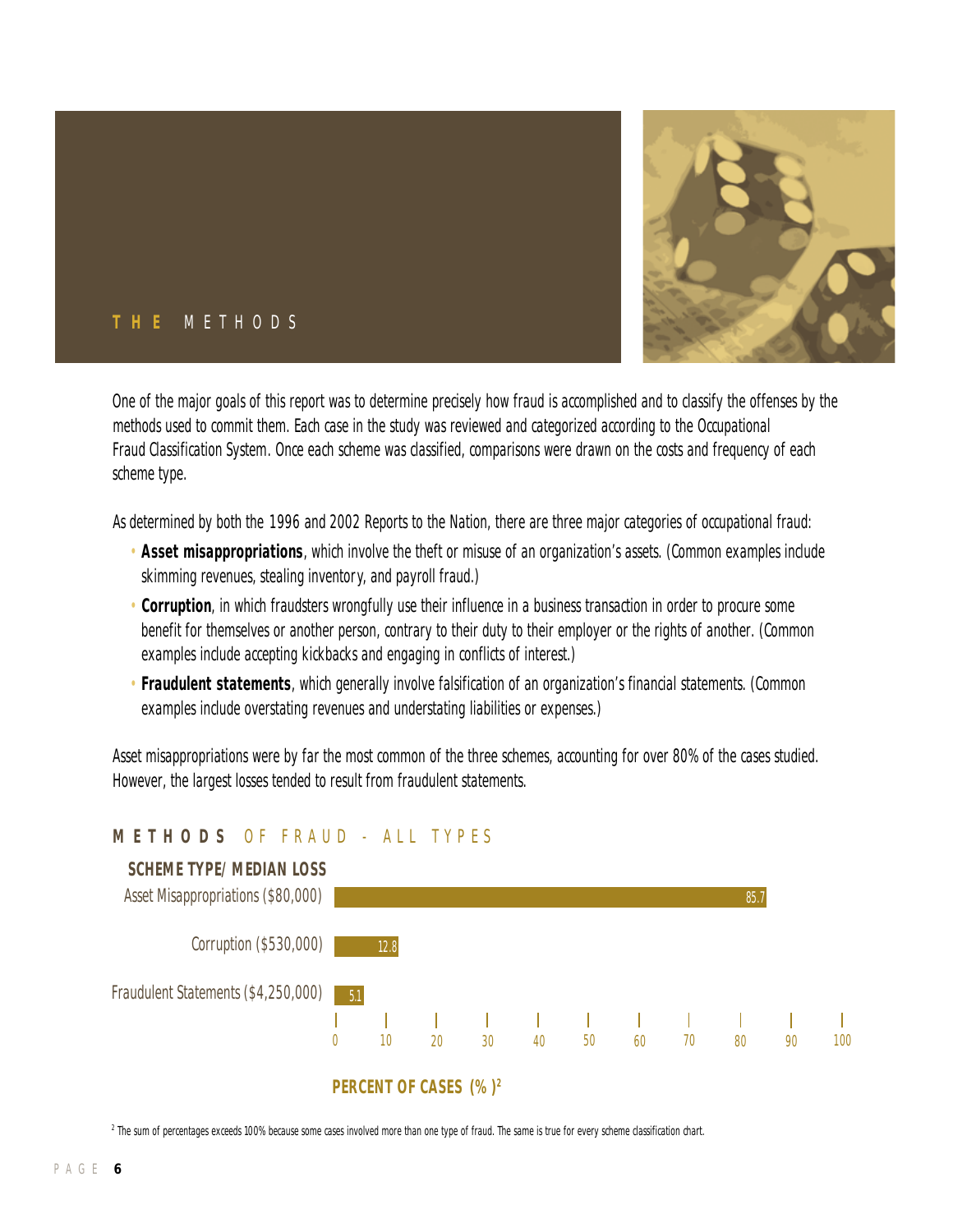Asset misappropriation schemes can be subdivided based on the type of asset that is stolen or misused. As expected, the asset that is most commonly targeted by dishonest employees is cash. Approximately 90% of the asset misappropriation cases in this study involved the theft of an organization's cash. Schemes involving non-cash assets (such as inventory, equipment, and proprietary information) were much less common, but were more costly, on average.

# **B R E A K D O W N** O F A S S E T M I S A P P R O P R I A T I O N S



Cash schemes can generally be divided into three categories:

- **Fraudulent disbursements**, in which the perpetrator causes his organization to disburse funds through some trick or device (common examples include submitting false invoices or false timecards).
- **Skimming**, in which cash is stolen from an organization *before* it is recorded on the organization's books and records.
- **Cash larceny**, in which cash is stolen from an organization *after* it has been recorded on the organization's books and records.

Among these three categories, fraudulent disbursements were reported most frequently and had the highest median loss, costing their victims an average of \$100,000 per occurrence.

# **B R E A K D O W N OF CASH SCHEMES**



<sup>3</sup> The sum of percentages exceeds 100% because some cases involved more than one type of fraud.

<sup>4</sup> The sum of percentages exceeds 100% because some cases involved more than one type of fraud.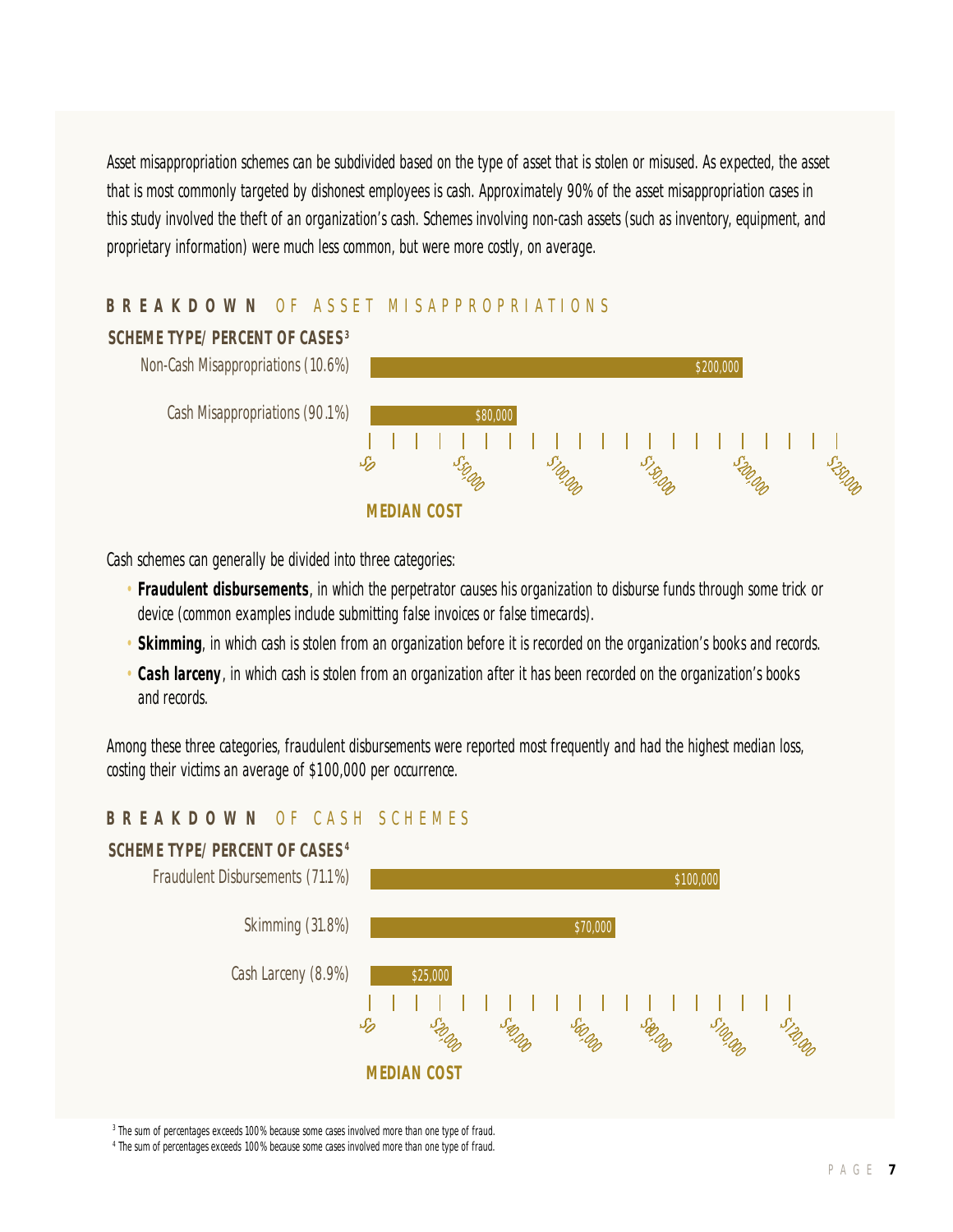Finally, most fraudulent disbursements fall into one of five categories.

- **Billing schemes**, in which a fraudster causes the victim organization to issue a payment by submitting invoices for fictitious goods or services, inflated invoices, or invoices for personal purchases.
- **Payroll schemes**, in which an employee causes the victim organization to issue a payment by making false claims for compensation.
- **Expense reimbursement schemes**, in which an employee makes a claim for reimbursement of fictitious or inflated business expenses.
- **Check tampering**, in which the perpetrator converts an organization's funds by forging or altering a check on one of the organization's bank accounts, or steals a check the organization has legitimately issued to another payee.
- **Register disbursement schemes**, in which an employee makes false entries on a cash register to conceal the fraudulent removal of currency.

Of the fraudulent disbursement schemes, fraudulent billings were both the most common and the most costly.



# **B R E A K D O W N OF FRAUDULENT DISBURSEMENTS**

The following tables present a comparison between the 1996 and 2002 data regarding the frequency and cost of occupational fraud categories. We found that this data remained relatively stable.

## **COMPARISON** OF MAJOR OCCUPATIONAL FRAUD CATEGORIES BY 1996 & 2002 DATA

|                                |                                  | 2002 |  |                    |  | 1996                |  |                    |  |
|--------------------------------|----------------------------------|------|--|--------------------|--|---------------------|--|--------------------|--|
| Scheme Type                    | Percentage of Cases <sup>6</sup> |      |  | <b>Median Cost</b> |  | Percentage of Cases |  | <b>Median Cost</b> |  |
| <b>Asset Misappropriations</b> |                                  | 85.7 |  | \$80,000           |  | 81.1                |  | \$65,000           |  |
| <b>Corruption Schemes</b>      |                                  | 12.8 |  | \$530,000          |  | 14.8                |  | \$440,000          |  |
| <b>Fraudulent Statements</b>   |                                  | b.   |  | \$4,250,000        |  | 4.1                 |  | \$4,000,000        |  |

<sup>5</sup> The sum of percentages exceeds 100% because some cases involved more than one type of fraud.

6 Column exceeds 100% because some cases involved more than one type of fraud. In the 1996 study we classified schemes by primary method only.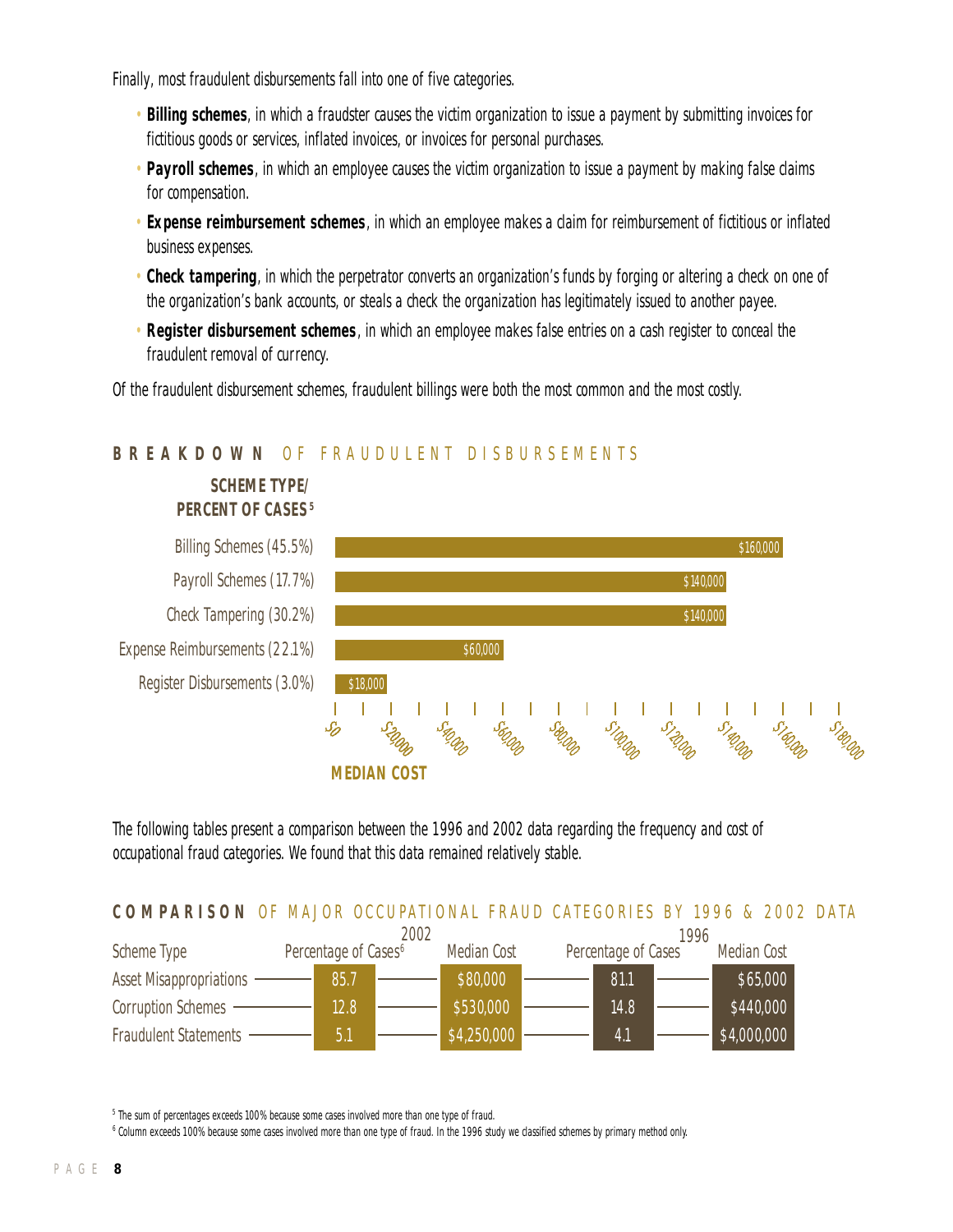# **COMPARISON OF ALL OCCUPATIONAL FRAUD CATEGORIES BY 1996 AND 2002 DATA**

|                                 |                               | 2002 |                    |                         | 1996 |                    |
|---------------------------------|-------------------------------|------|--------------------|-------------------------|------|--------------------|
| 2002/1996 Scheme Type           | Percent of Cases <sup>7</sup> |      | <b>Median Cost</b> | <b>Percent of Cases</b> |      | <b>Median Cost</b> |
| <b>Asset Misappropriations</b>  | 85.7                          |      | \$80,000           | 81.1                    |      | \$65,000           |
| Cash Schemes                    | 77.8                          |      | \$80,000           | 70.4                    |      | \$60,000           |
| Cash Larceny                    | 6.9                           |      | \$25,000           | 2.9                     |      | \$22,000           |
| Skimming                        | 24.7                          |      | \$70,000           | 20.3                    |      | \$50,000           |
| <b>Fraudulent Disbursements</b> | 55.4                          |      | \$100,000          | 47.1                    |      | \$75,000           |
| <b>Billing Schemes</b>          | 25.2                          |      | \$160,000          | 15.7                    |      | \$250,000          |
| <b>Payroll Schemes</b>          | 9.8                           |      | \$140,000          | 7.8                     |      | \$50,000           |
| <b>Expense Reimbursements</b>   | 12.2                          |      | \$60,000           | 7.0                     |      | \$20,000           |
| <b>Check Tampering</b>          | 16.7                          |      | \$140,000          | 11.5                    |      | \$96,432           |
| <b>Register Disbursements</b>   | 1.7                           |      | \$18,000           | 1.3                     |      | \$22,500           |
| Non-Cash Misappropriations      | 9.0                           |      | \$200,000          | 10.7                    |      | \$100,000          |
| <b>Corruption Schemes</b>       | 12.8                          |      | \$530,000          | 14.8                    |      | \$440,000          |
| <b>Fraudulent Statements</b>    | 5.1                           |      | \$4,250,000        | 4.1                     |      | \$4,000,000        |
|                                 |                               |      |                    |                         |      |                    |

# **D U R A T I O N** O F S C H E M E S

How long does the typical fraud scheme run before it is detected? CFEs provided information on the dates (month and year) in which the schemes began, and the dates on which they were detected. There were 583 respondents who provided answers to both of these questions. The median length of time from inception to detection for the occupational frauds was 18 months. The following chart provides more detail as to the relative lengths of these schemes. Nearly two out of every three schemes ran for more than a year before they were detected, and 13.5% of the frauds ran for five years (60 months) or longer before they were caught. Meanwhile, only 3% of the schemes were caught within the first month.

# **L E N G T H** O F S C H E M E S



<sup>7</sup> Readers may note that the percentages in this column do not match the percentages in earlier tables. For instance, in this table skimming is shown to have occurred in 24.7% of cases, while in the chart on page 7 skimming had a value of 31.8%. That is because this table shows percentages based on our entire pool of 663 schemes. The chart on page 7, on the other hand, based percentages on the pool of cash misappropriations.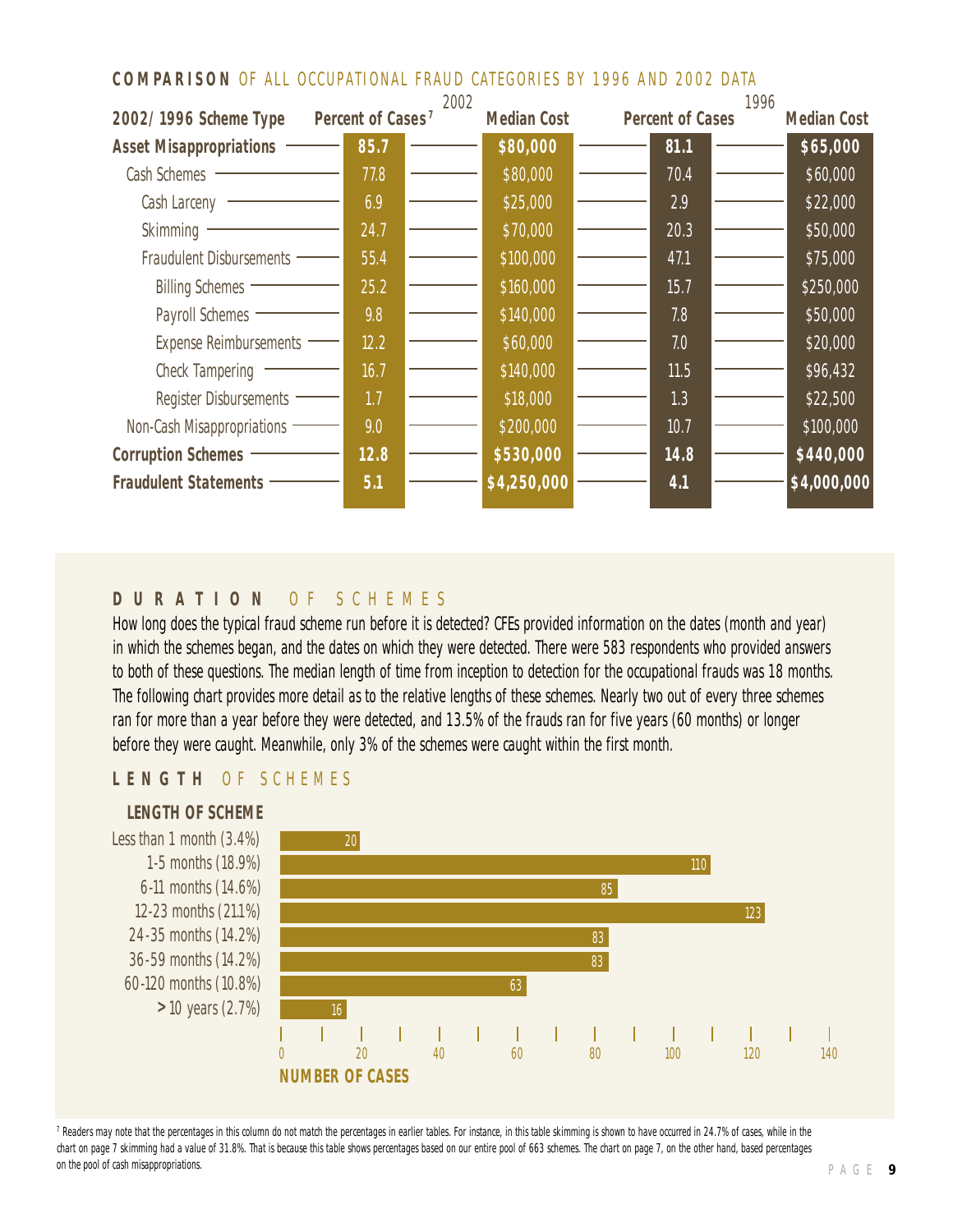The following chart summarizes the median length of the fraud schemes in this survey based on their classification.

# **D U R A T I O N** B Y C L A S S I F I C A T I O N

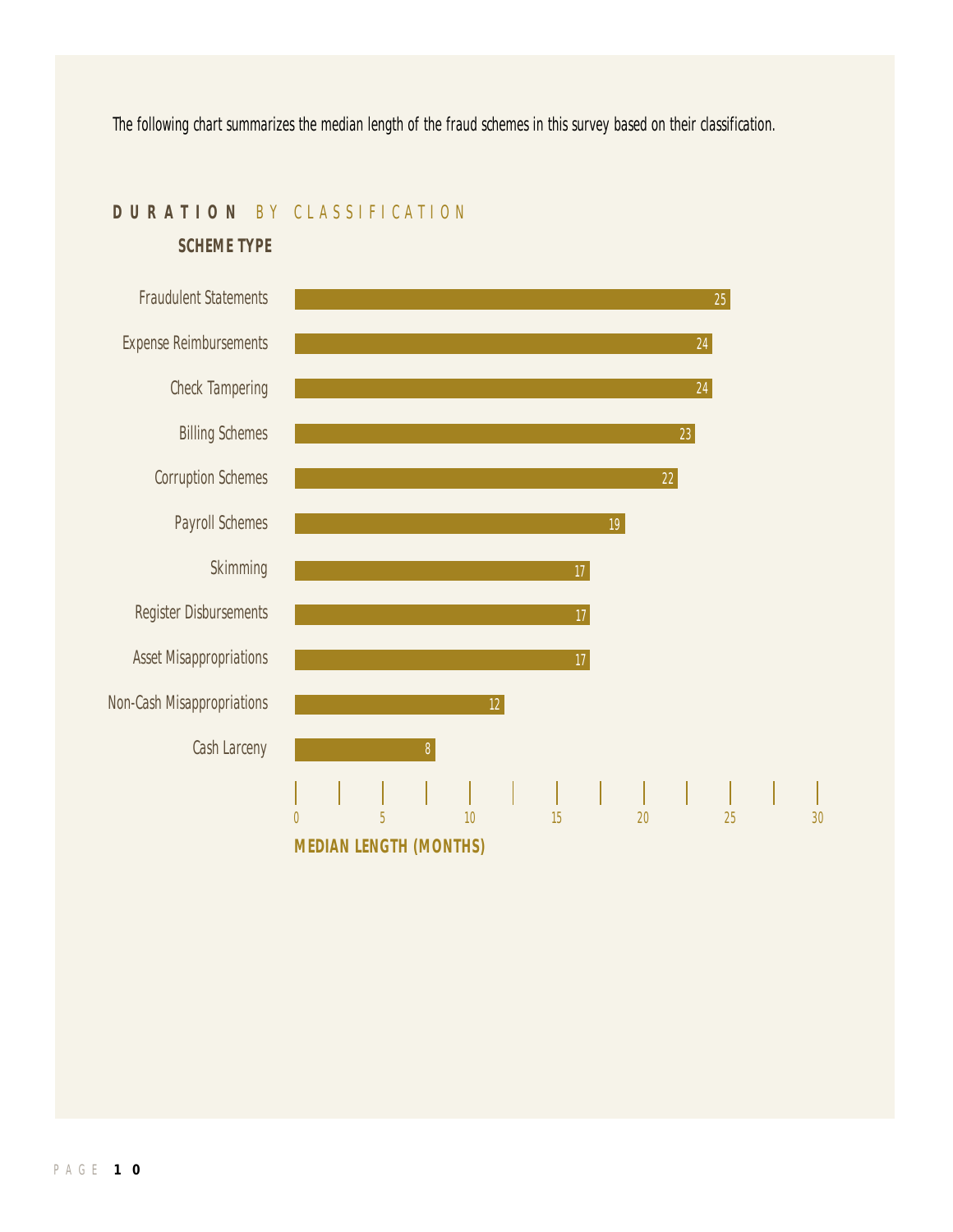

## **D E T E C T I N G** & P R E V E N T I N G F R A U D

Obviously, a key to dealing with fraud is detecting it when it occurs. Respondents were asked how the frauds they investigated were initially discovered. There were 532 responses to this question, the results of which are summarized below. The most common method of detection was a tip from an employee, which occurred in over a quarter of the cases reviewed. This data suggests that effective reporting mechanisms and open channels of communication from employees to management can have a positive effect on fraud detection and mitigation.



# **INITIAL DETECTION OF FRAUDS**

<sup>8</sup> Total exceeds 100% because some participants cited more than one method for initial discovery of the frauds.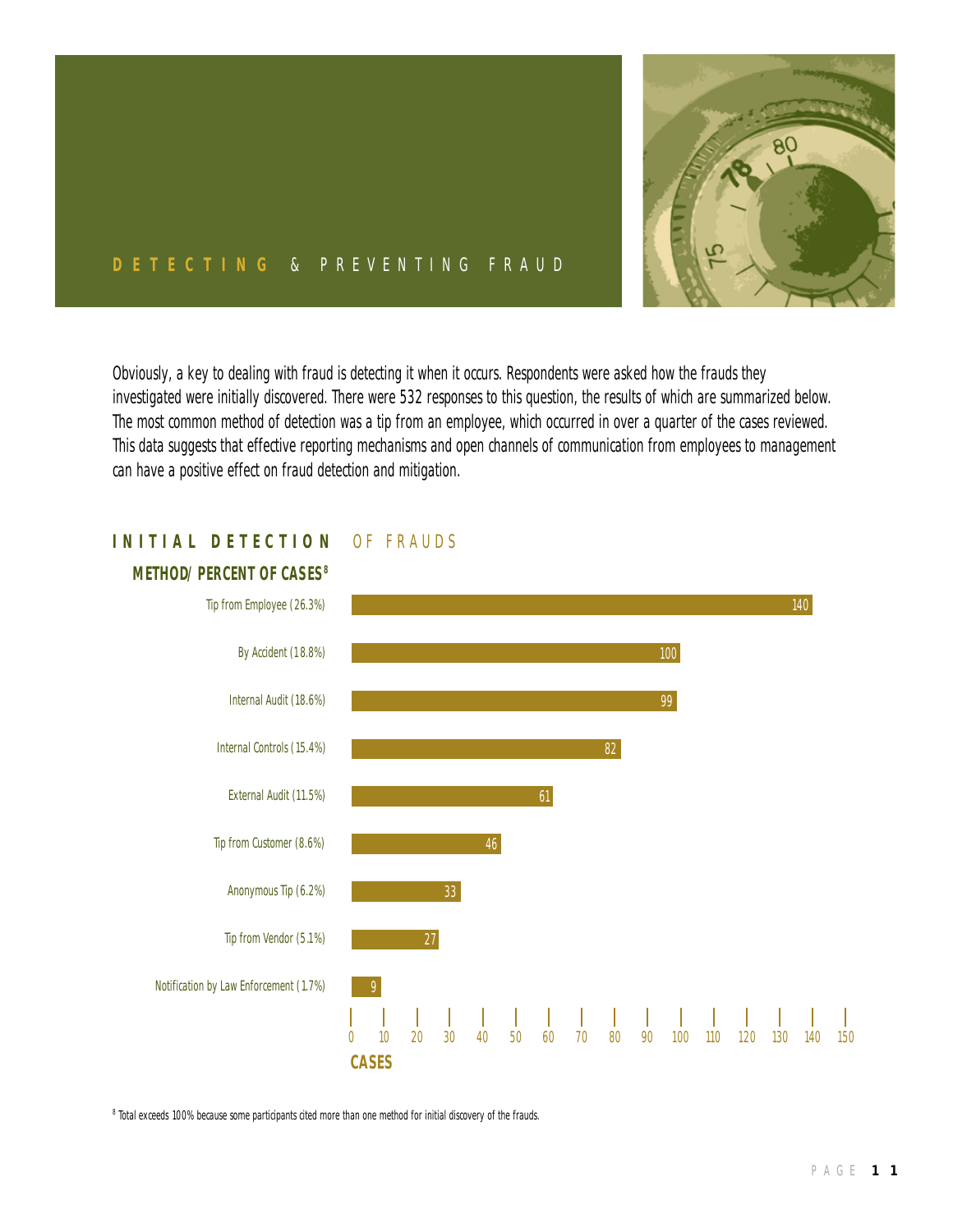## **F R A U D** P R E V E N T I O N M E A S U R E S

Respondents were asked, based on their own expertise, which of the following eight measures are most helpful in preventing fraud against organizations. Each participant ranked the following measures in order of their perceived effectiveness, assigning a "1" to the measure that is most effective, a "2" to the measure that is next most effective, and so on. Thus, the most effective anti-fraud measures would have the lowest average scores.

A strong system of internal controls was viewed as the most effective anti-fraud measure by a wide margin. Detailed background checks on new employees were thought to be the next most important measure, followed by regular fraud audits.



## **WHICH MEASURES** ARE MOST HELPFUL IN PREVENTING FRAUD?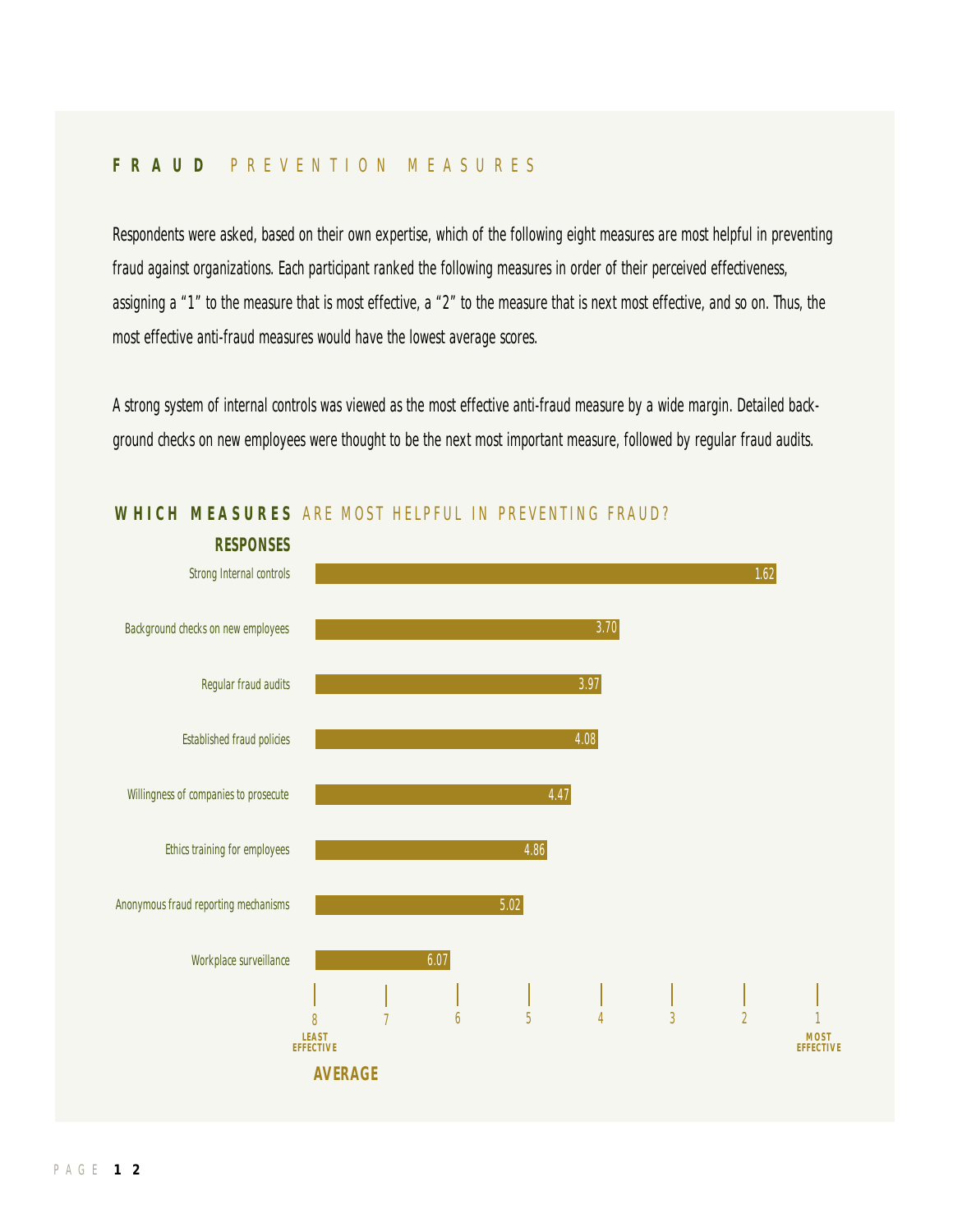

## **T H E** P E R P E T R A T O R S

Survey respondents provided information about the perpetrators of the crimes they had investigated. This data, summarized below, helps profile fraud perpetrators and shows how certain factors affect the size of the losses that these perpetrators inflict upon their victims.

# **T H E E F F E C T** O F P O S I T I O N

One of the strongest indicators of the size of the loss in an occupational fraud scheme is the position that the perpetrator holds within the victim organization. As the following data shows, schemes committed by managers and executives, on average, cause median losses of \$250,000, which was about 3.5 times as high as losses associated with frauds committed by rank and file employees. Such a relationship could be expected, since higher-level employees have a greater degree of control over company assets. This trend was also evident in the *1996 Report*.

# **P O S I T I O N** O F P E R P E T R A T O R **PERPETRATOR POSITION/**

**PERCENT OF CASES**

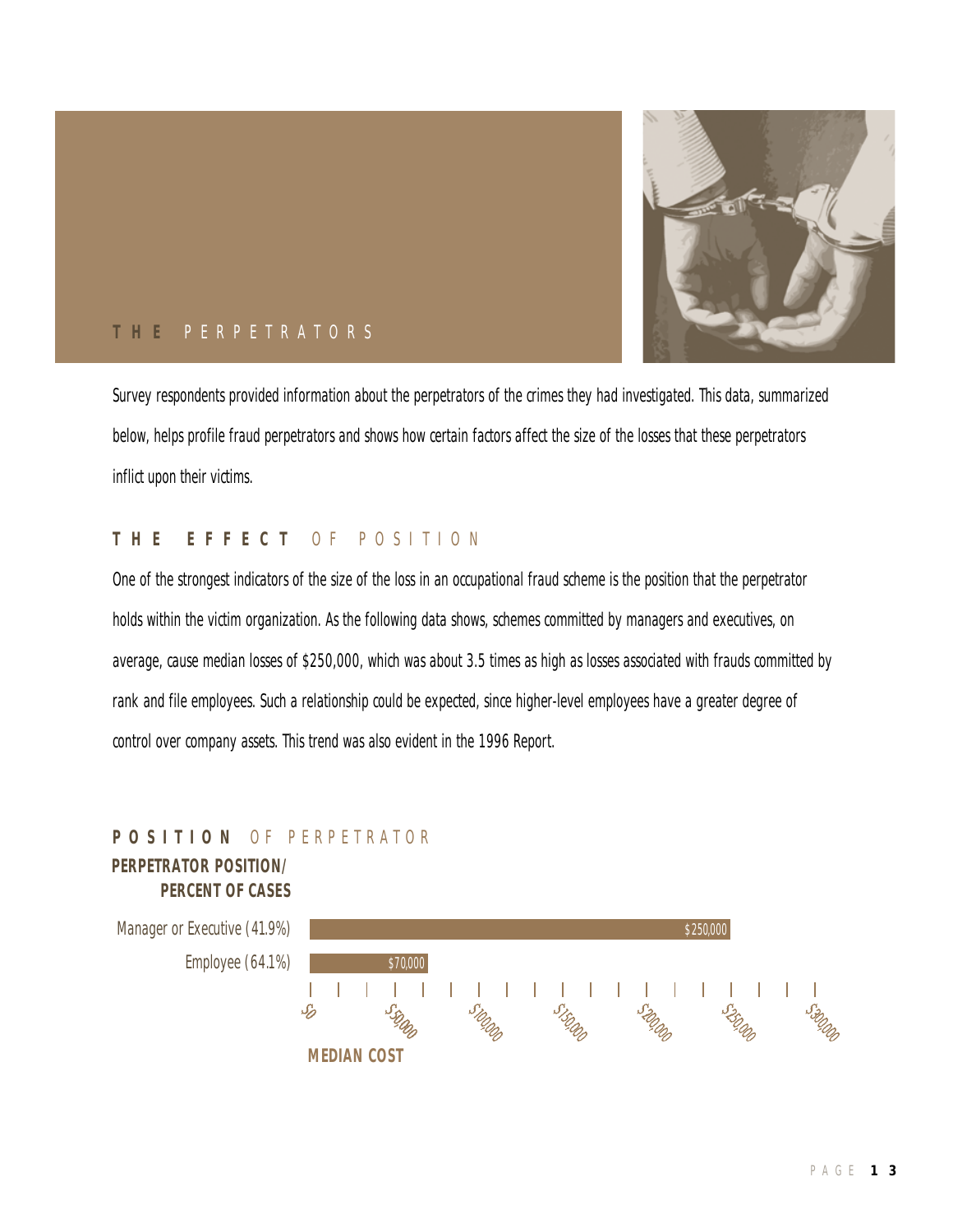Thirty-nine cases in this survey involved some form of collusion between employees and managers. When those cases were segregated, the distinction between schemes committed by 'employees only' versus schemes committed by 'managers only' was even greater. The effect of collusion on the size of fraud also became apparent. In the 39 cases in which employees and managers conspired, the median loss was \$500,000. This was over eight times the median loss caused by schemes in which employees acted alone.

Collusion, especially between managers and employees, can be difficult for organizations to prevent and detect because managers are typically counted upon as a key part of the organizations' control structures; they are expected to identify fraud among employees and to deter fraud through their oversight functions. When managers participate in fraud along with their employees, this serves to disrupt a major component of internal control and creates a much higher level of vulnerability for the victim organization, as the figures below reflect.

# POSITION OF PERPETRATOR INCLUDING COLLUSION



## **T H E E F F E C T** O F G E N D E R

The following chart reflects the relative frequency and median losses for males and females. Although the number of schemes committed by the two sexes was roughly the same, losses from schemes committed by males were more than three times as high as the losses caused by females. We conclude that the link between gender and loss is reflective of the "glass ceiling" phenomenon. Losses are strongly related to the perpetrator's position, and in many organizations the vast majority of managerial and executive positions are still held by males.

# **G E N D E R** O F P E R P E T R A T O R

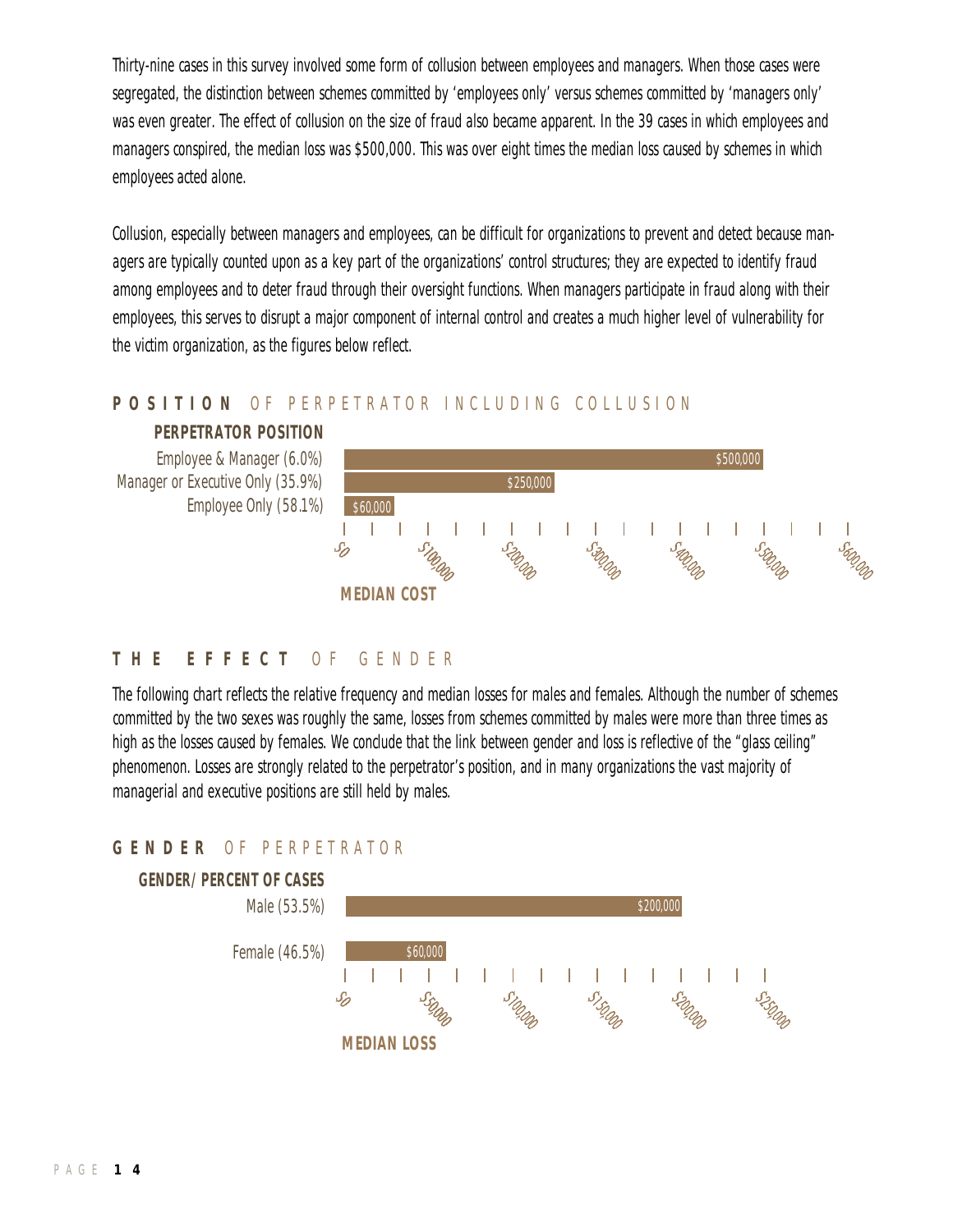## **T H E E F F E C T** O F A G E

There was a direct correlation between age and median loss; as perpetrators got older their schemes got more costly. Median losses for the oldest employees (those older than 60) were \$500,000, which was 27 times higher than losses caused by employees under 26 years of age. As with gender, however, we postulate that age is a secondary factor with regard to losses; the primary factor being that older employees tend to occupy more senior positions with greater access to assets.

Although some studies have suggested that younger employees are more likely to commit occupational crimes, the data in this study did not support that contention. Only six percent of the frauds in this study were committed by individuals below the age of 26. Meanwhile, two-thirds of the frauds were committed by persons over the age of 35, and nearly half of all schemes were committed by individuals between the ages of 36 and 50.



### **A G E** O F P E R P E T R A T O R

#### **T H E E F F E C T** O F E D U C A T I O N

In general, those with higher levels of education tend to have higher positions in an organization and greater access to assets. As with age and gender, it would appear the link between education and loss is mainly a function of the employee's position in the organization. This was borne out by the *1996 Report*.

Losses caused by perpetrators who had college degrees were about 3.5 times as high as losses caused by perpetrators with only high school diplomas. However, the median loss for perpetrators with postgraduate degrees was approximately \$80,000 *less* than the median loss for those with only undergraduate degrees. This contradicts data from the *1996 Report*, which showed losses continuing to rise as the perpetrator's education level increased.

## **L O S S** B Y E D U C A T I O N

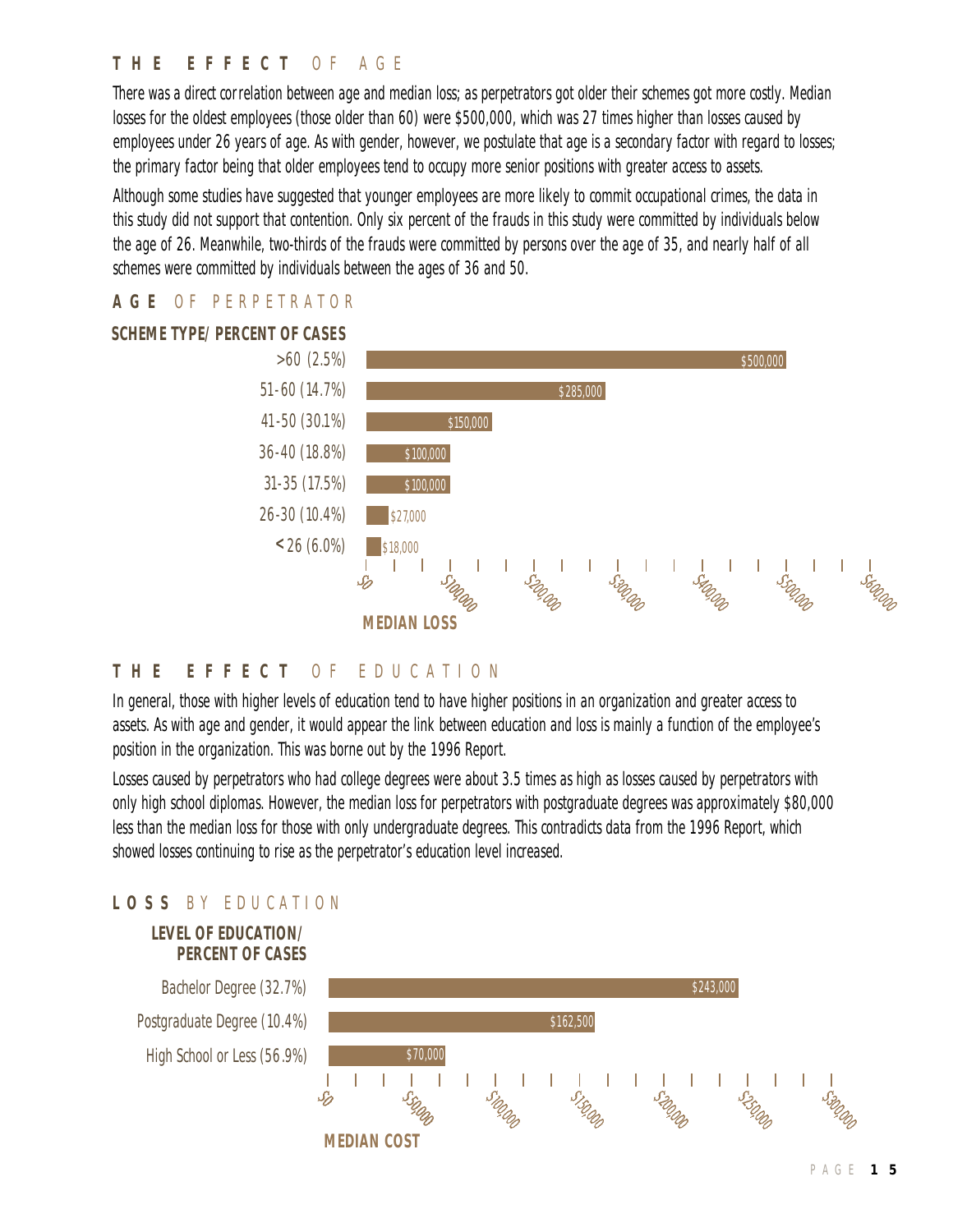# **T H E E F F E C T** O F C O L L U S I O N

As noted above, the cost of occupational fraud tends to rise when multiple parties act in collusion. The following chart shows the median cost of fraud based on the number of perpetrators, regardless of position 9 . While it was much more common for a fraud to be committed by a single perpetrator (68% of cases), the median loss in schemes with multiple perpetrators was \$450,000, which was almost seven times higher than the losses caused by perpetrators who acted alone.



#### LOSS BY NUMBER OF PERPETRATORS

#### **C R I M I N A L** H I S T O R Y O F P E R P E T R A T O R S

The following chart shows that only about seven percent of occupational fraud perpetrators were known to have been convicted for a previous crime, and only another three percent were known to have been previously charged for a fraud-related offense. This is consistent with other studies that have shown most people who commit fraud are first-time offenders.

#### **C R I M I N A L H I S T O R Y** O F P E R P E T R A T O R



9 Whereas in the chart on page 14 we were only looking at collusion between managers and employees, in this chart we are viewing the effects of collusion between any two parties. This not only includes purely internal collusion, but also schemes in which an employee or manager conspires with an outsider such as a vendor or a customer.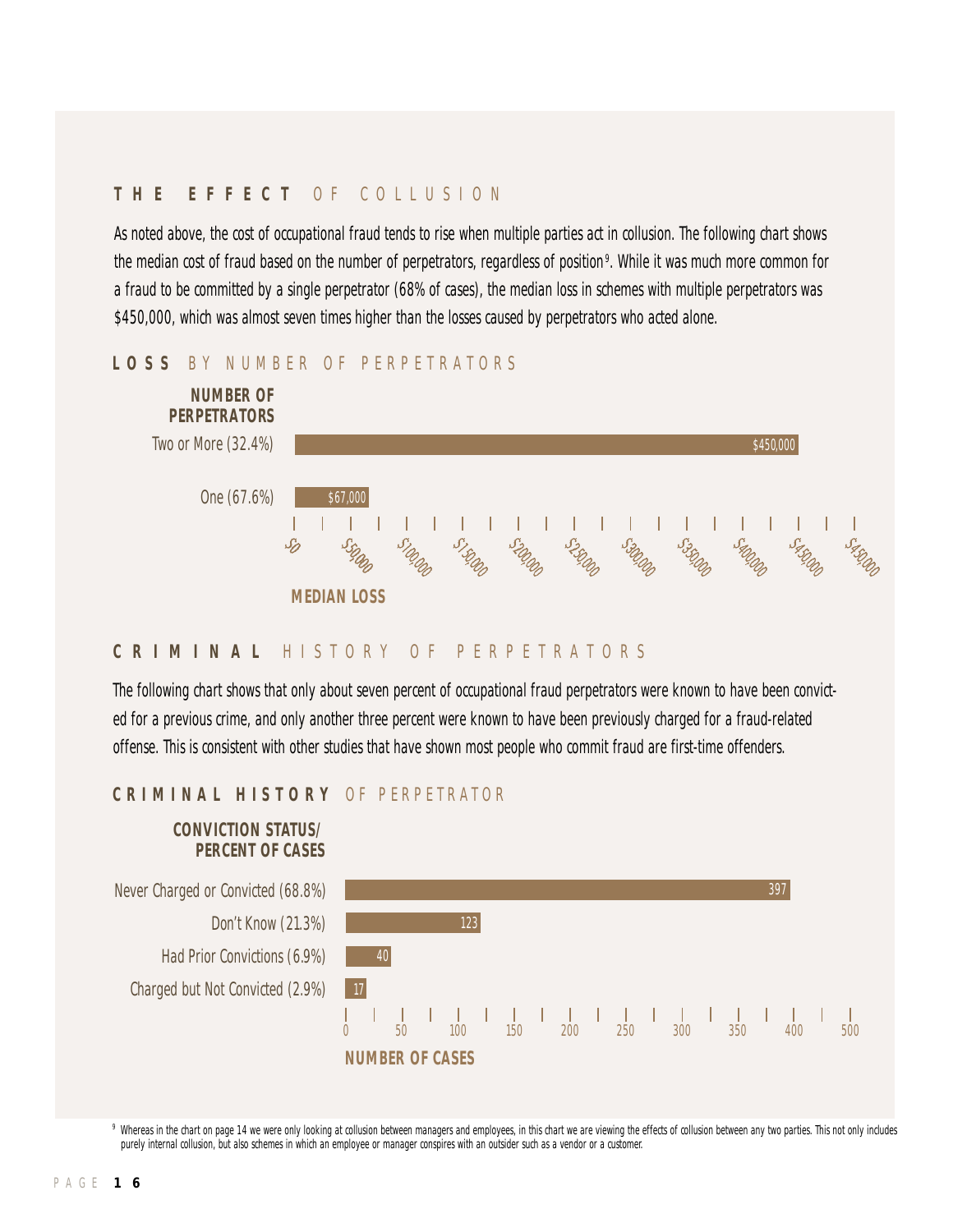

# **T H E** V I C T I M S

The victims of occupational fraud are the organizations that employ the fraud perpetrators and suffer losses as a result of these crimes. The CFEs who participated in this study provided information on the size and type of organizations that were victimized, and on the anti-fraud measures that those organizations had in place before and after the frauds took place.

The frauds were distributed fairly evenly across four sectors: government agencies, publicly traded companies, privately held companies, and not-for-profit organizations. The largest median losses occurred in public companies, while the smallest took place in non-profits and governmental agencies.

# **L O S S** B Y O R G A N I Z A T I O N T Y P E

## **VICTIM TYPE/ PERCENT OF CASES**

Publicly Traded Company (30.0%) Privately Held Company (31.9%) Government Agency (24.7%) Not-for-Profit Organization (13.4%)



# **L O S S E S** B Y S I Z E

The smallest organizations in this study (100 employees or less) actually suffered higher median losses per scheme than did the largest organizations (10,000 employees or more). This data was consistent with the *1996 Report*.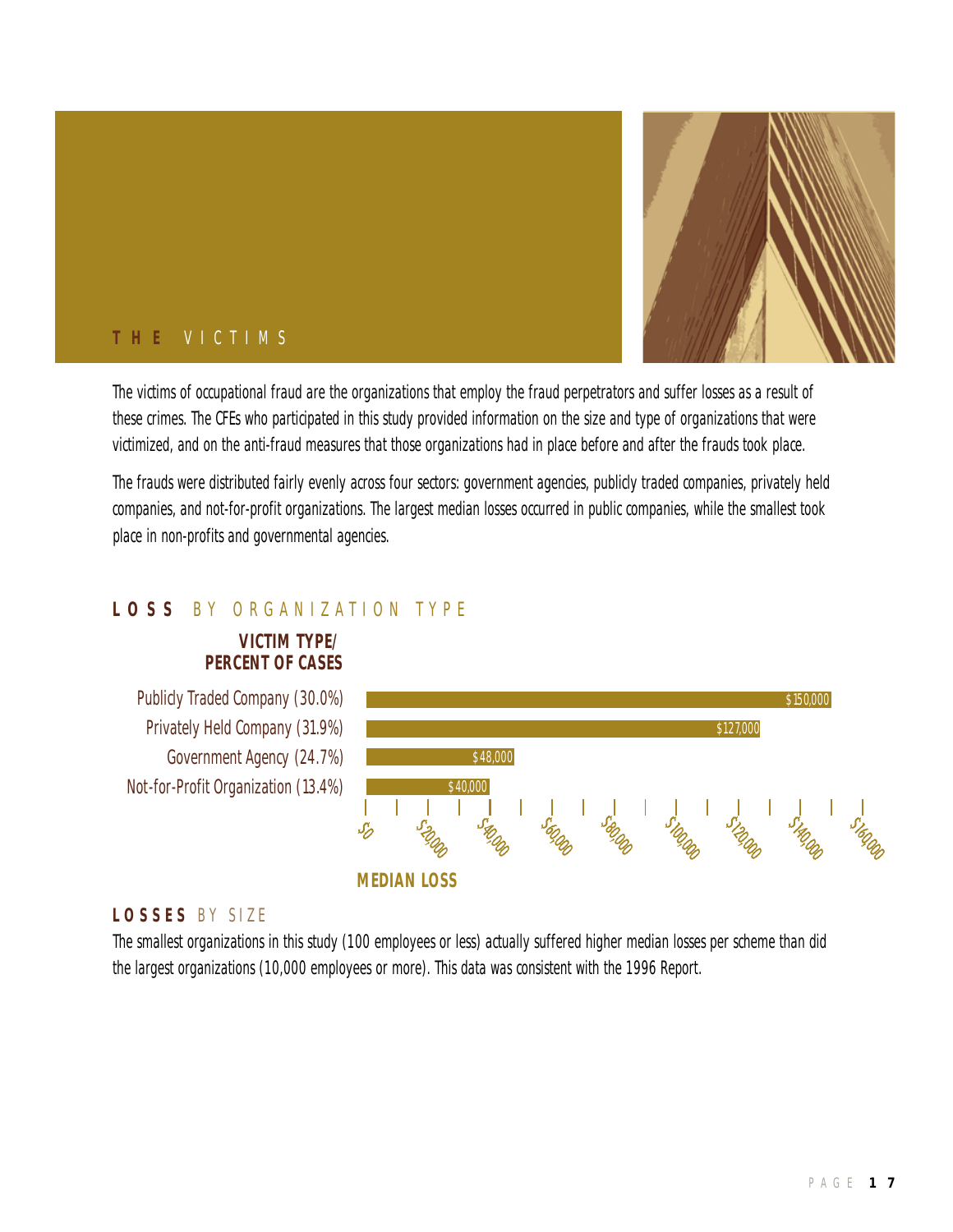

There appear to be two key factors that contribute to the large losses suffered by small companies. First, organizations with small staffs often lack basic accounting controls. Anecdotal evidence suggests that it is not at all uncommon for a small organization to have a single employee who writes and signs checks, reconciles the bank statement, and keeps the company's books. In situations where control of an organization's finances is consolidated in a single individual, occupational fraud is easy to commit and conceal.

The second reason we conclude that small companies suffer large median losses is due to the level of trust that tends to exist between co-workers within small organizations. In an atmosphere where employees and management know each other well on a personal basis – as is often the case in small businesses – they can be less alert to the possibility of dishonesty.

#### **A N T I - F R A U D** M E A S U R E S

Certified fraud examiners were asked about four basic anti-fraud measures: background checks, anonymous reporting mechanisms (such as hotlines), internal audit departments, and independent audits by CPAs. This study showed that the presence of each one of these anti-fraud measures had a noticeable impact on the size of the loss suffered by the victim organization. The greatest reduction in loss was associated with anonymous reporting mechanisms, while the next largest was associated with internal audit.

As reflected on page 11, occupational fraud was most commonly detected by a tip from an employee, customer, vendor, or an anonymous source. The presence of an anonymous reporting mechanism facilitates the reporting of wrongdoing and seems to have a recognizable effect in limiting fraud losses.

Other than by accident, the next most common method of initial discovery was through internal audit. If internal audit is effective in detecting fraud, then the presence of an internal audit department would be expected to reduce the median loss of fraud schemes. That appeared to be the case in this study; organizations that lacked an internal audit department suffered median losses of \$153,000, as opposed to the \$87,500 median loss in organizations that had an internal audit department.

In addition to its role in detecting fraud, we believe that the presence of an internal audit department has a deterrent effect on occupational fraud; employees who know auditors are present and looking for fraud are less likely to commit fraud because of a greater perceived likelihood that they will be caught.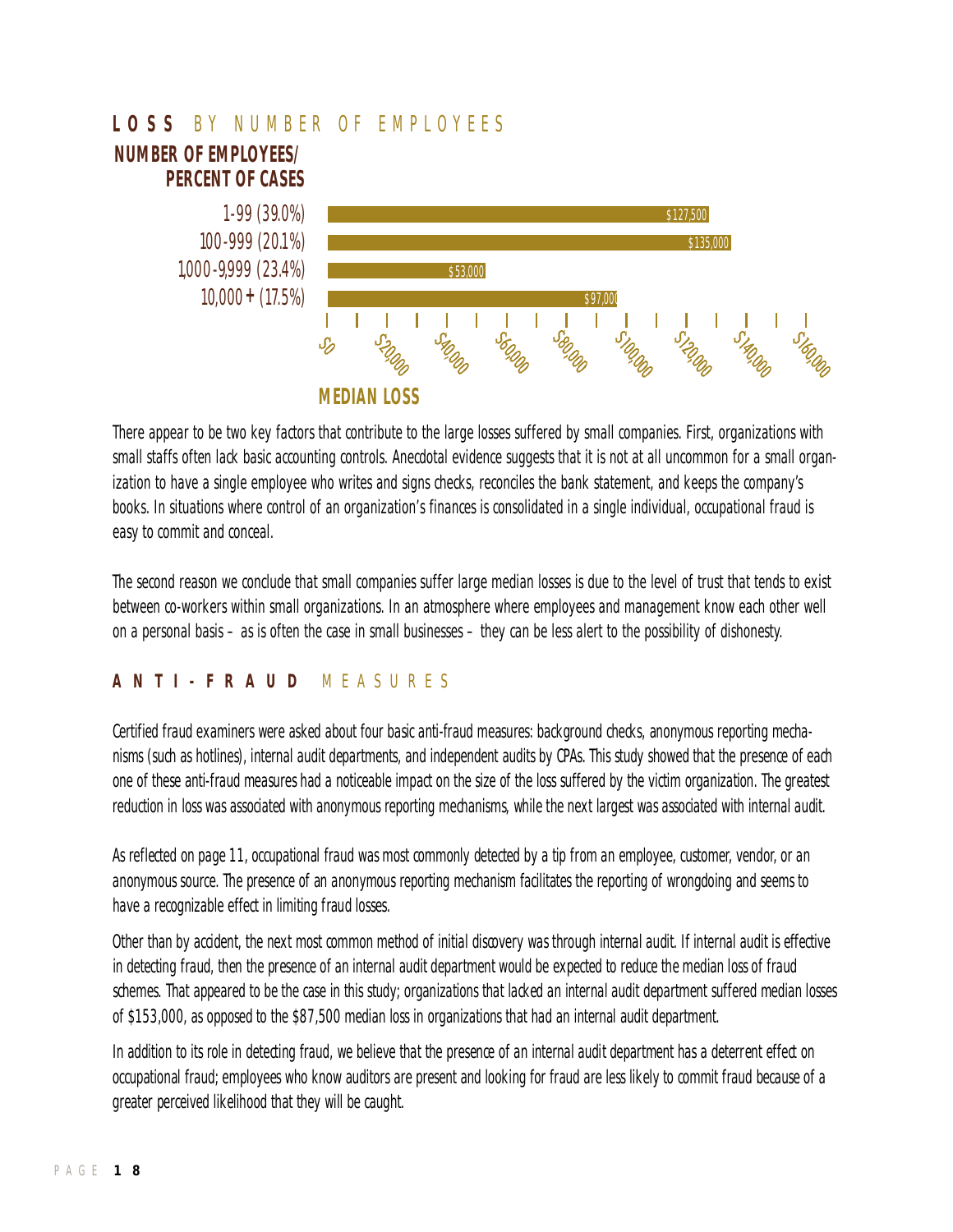# **THE IMPACT OF ANTI-FRAUD MEASURES**

| <b>Anti-Fraud Measure</b>             | <b>Number of Cases</b> | <b>Percent of Cases</b> | <b>Median Loss</b> |
|---------------------------------------|------------------------|-------------------------|--------------------|
| <b>Background Checks?</b>             |                        |                         |                    |
| Yes                                   | 256                    | 47.9                    | \$90,000           |
| N <sub>0</sub>                        | 279                    | 52.1                    | \$130,000          |
| <b>Anonymous Reporting Mechanism?</b> |                        |                         |                    |
| Yes                                   | 210                    | 35.2                    | \$77,500           |
| N <sub>0</sub>                        | 386                    | 64.8                    | \$150,000          |
| Internal Audit/Fraud Exam?            |                        |                         |                    |
| Yes                                   | 354                    | 57.7                    | \$87,500           |
| N <sub>0</sub>                        | 259                    | 42.3                    | \$153,000          |
| <b>External Audits?</b>               |                        |                         |                    |
| Yes                                   | 437                    | 73.0                    | \$100,000          |
| N <sub>0</sub>                        | 162                    | 27.0                    | \$140,000          |

Understanding that most organizations have at least a basic internal control structure, while also recognizing that most organizations at one time or another fall victim to occupational fraud, the study sought information about the relationship between the fraud schemes and the victims' internal controls. Do fraud schemes succeed because of a lack of controls, or do they succeed because controls which could have prevented the fraud are ignored?

Respondents were given four options:

- 1. The victim lacked sufficient controls to prevent the fraud
- 2. The victim had sufficient controls, but they were ignored by employees and/or management
- 3. The scheme could not have been prevented by standard internal controls
- 4. None of the above

#### **RESPONSE/ RELATIONSHIP OF FRAUD AND VICTIM CONTROLS**



There was a fairly even split between organizations with insufficient controls and organizations in which controls that could have prevented fraud were ignored. In about 11% of the cases, respondents judged that the scheme could not have been prevented by standard internal controls.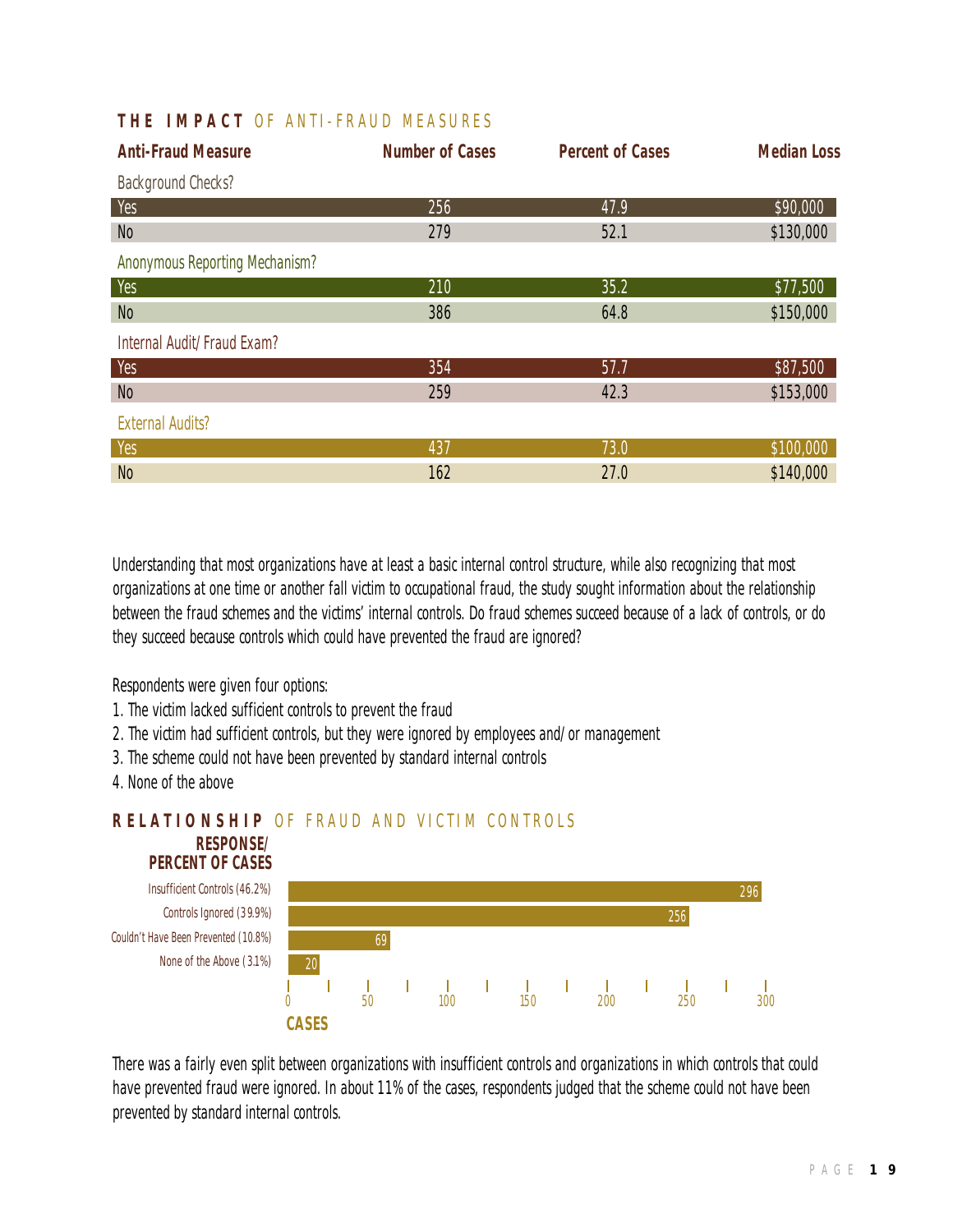## **P O S T - F R A U D** R E A C T I O N S

As the previous chart shows, in approximately 86% of the cases the victim was either deemed to have insufficient controls or to have allowed its controls to be ignored by its employees and/or management. Both of these problems ought to be correctable, so respondents were asked if they believed that the victims in their cases had taken sufficient steps to protect themselves from future schemes. In over a quarter of the cases, respondents felt that the victim had failed to remedy the

T

problems that left it vulnerable to fraud in the first place.



**MEDIAN LOSS**

رحمد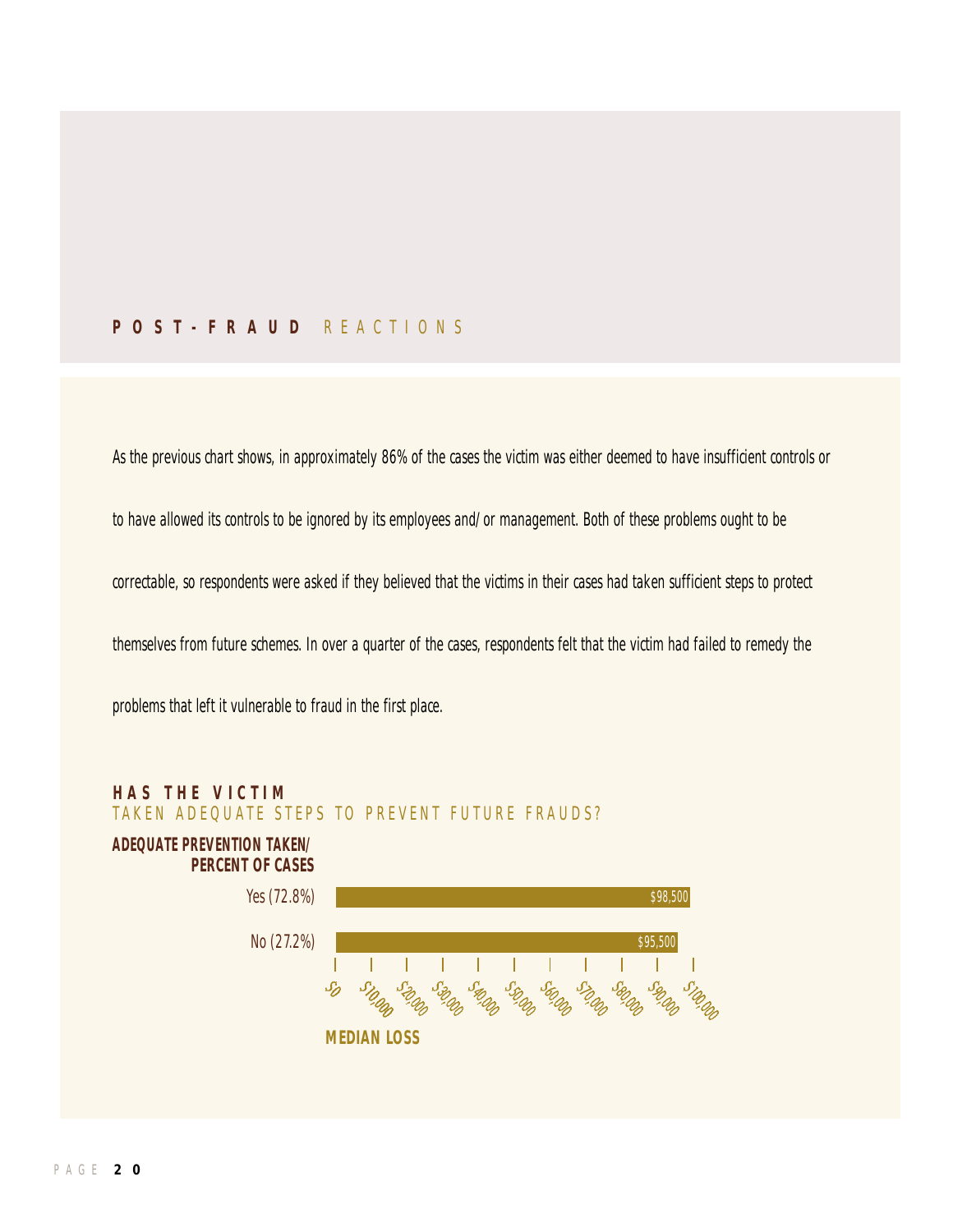# **I N S U R A N C E**

Many organizations prepare themselves for the possibility of fraud by obtaining insurance against losses. Five hundred and sixty-three respondents answered questions about the victim organizations' insurance coverage. Slightly over 60% of the victim organizations in our study carried insurance to protect them from fraud losses.

# **WAS THE VICTIM INSURED?**



Respondents also provided information about the percentage of losses the victim organizations were able to recover through their insurance.



## **INSURANCE RECOVERY FOR FRAUD LOSSES**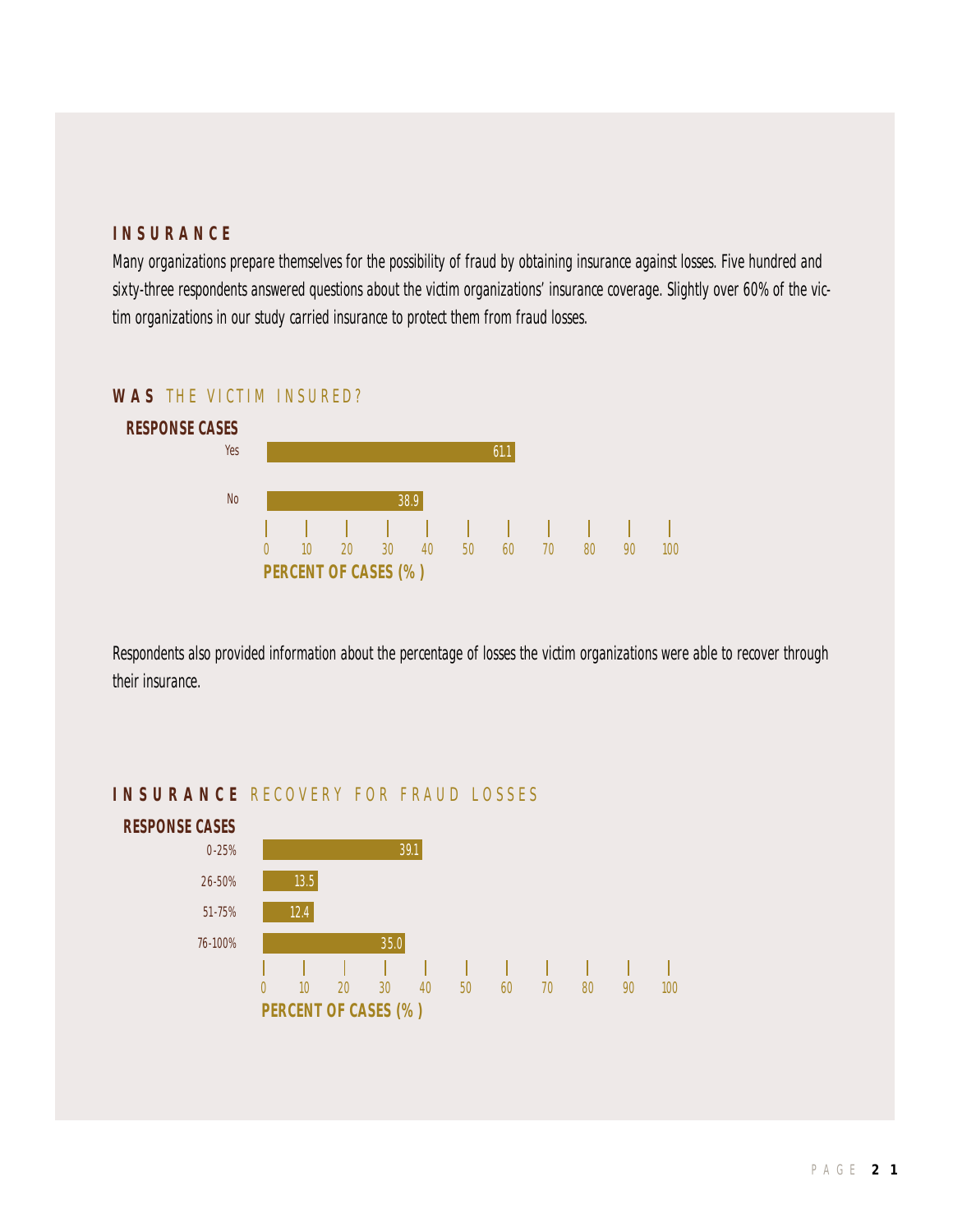

# **C A S E** R E S U L T S

Respondents answered questions about how the victim organizations dealt with the perpetrators of these schemes; specifically, did they initiate any sort of legal action against the perpetrators?

### **C R I M I N A L** R E F E R R A L S

Anecdotal evidence suggests that victim organizations rarely attempt to prosecute dishonest employees, but that contention was not borne out in this study. Of the 650 CFEs who responded to questions on criminal referrals, approximately 75% said that the victim organization referred its case to law enforcement.



# WAS THE CASE REFERRED TO LAW ENFORCEMENT?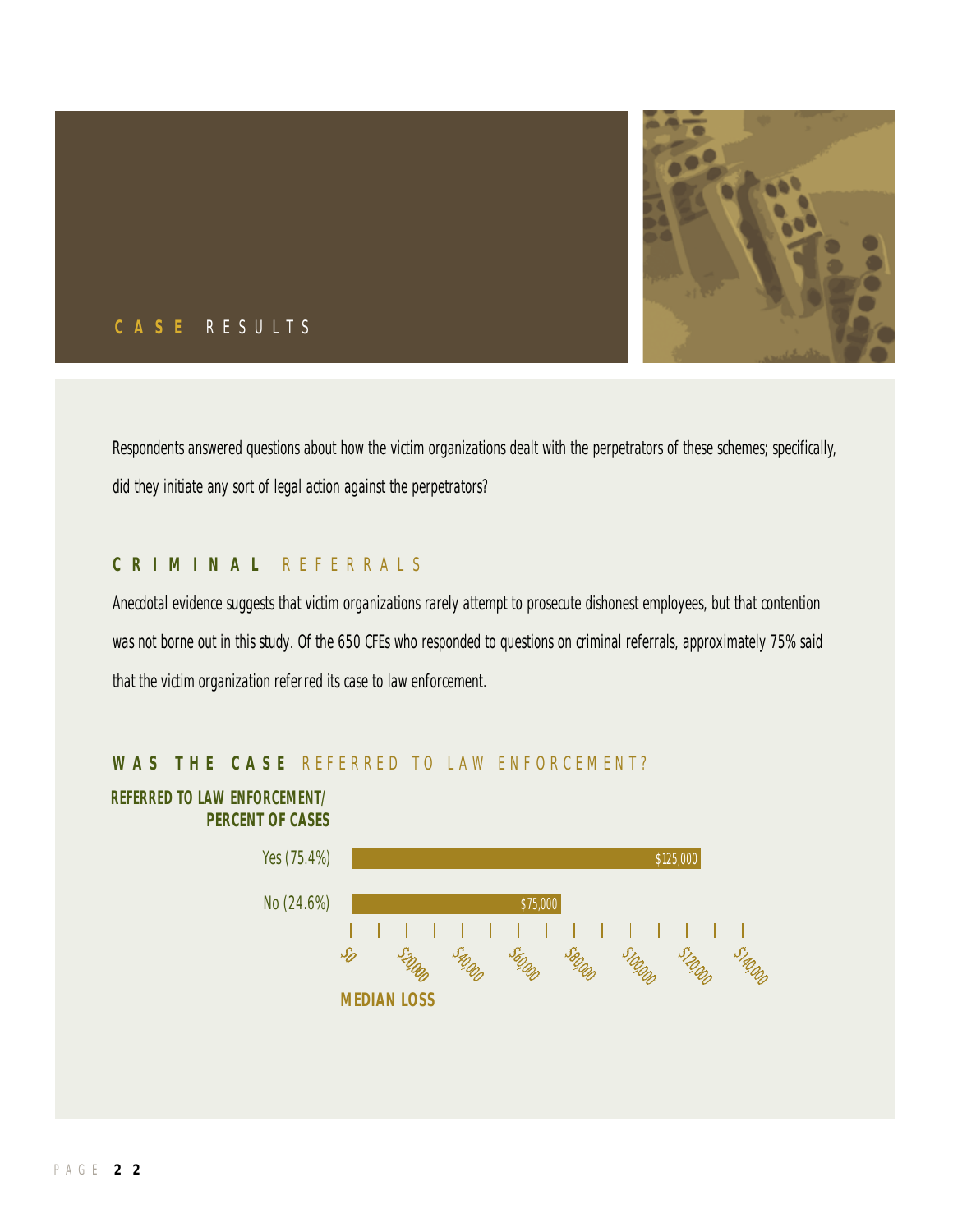Among the 490 cases that were referred, 462 responses were received about the outcome of the case. In over 75% of these cases, the perpetrator was convicted, either through a plea bargain (64%) or at trial (14%). Among cases that did go to trial, the state scored 64 convictions versus only five acquittals for the defendants. In approximately 12% of the cases the state declined to prosecute the case.

# **RESULTS OF CRIMINAL CASES**



## **C I V I L** S U I T S

Civil suits were much less common than criminal referrals. This is not surprising given the time and expense that can be required of the victim in a civil action. The cases that did lead to civil suits tended to involve very large losses.

## **CIVIL SUIT FILED?**

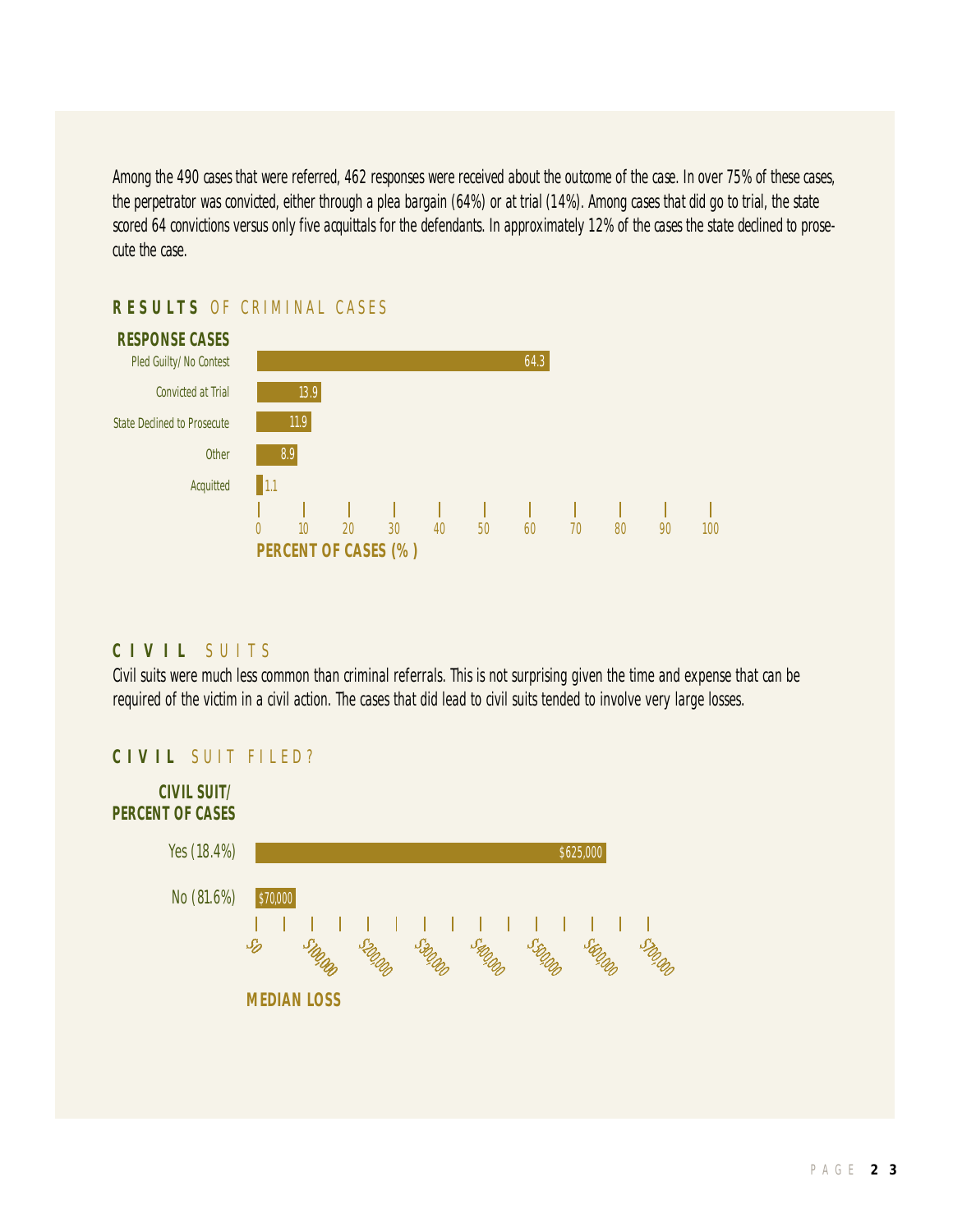One hundred-and-eight cases in the study involved a civil suit against the perpetrator. In 93 of these cases, the CFE was able to provide information about the outcome of the lawsuit. As with criminal referrals, the perpetrators did not have a very good record of success in civil actions. In cases that went to jury verdict, judgment was rendered in favor of the victim 53 times, while there were no cases in which a civil judgment was rendered in favor of the perpetrator. Approximately one-third of the cases settled.



## **RESULTS OF CIVIL CASES**

Respondents were asked whether they thought the punishment (criminal, civil, or other) received by the perpetrator in their case was sufficient. The majority did not believe that the punishment was severe enough.



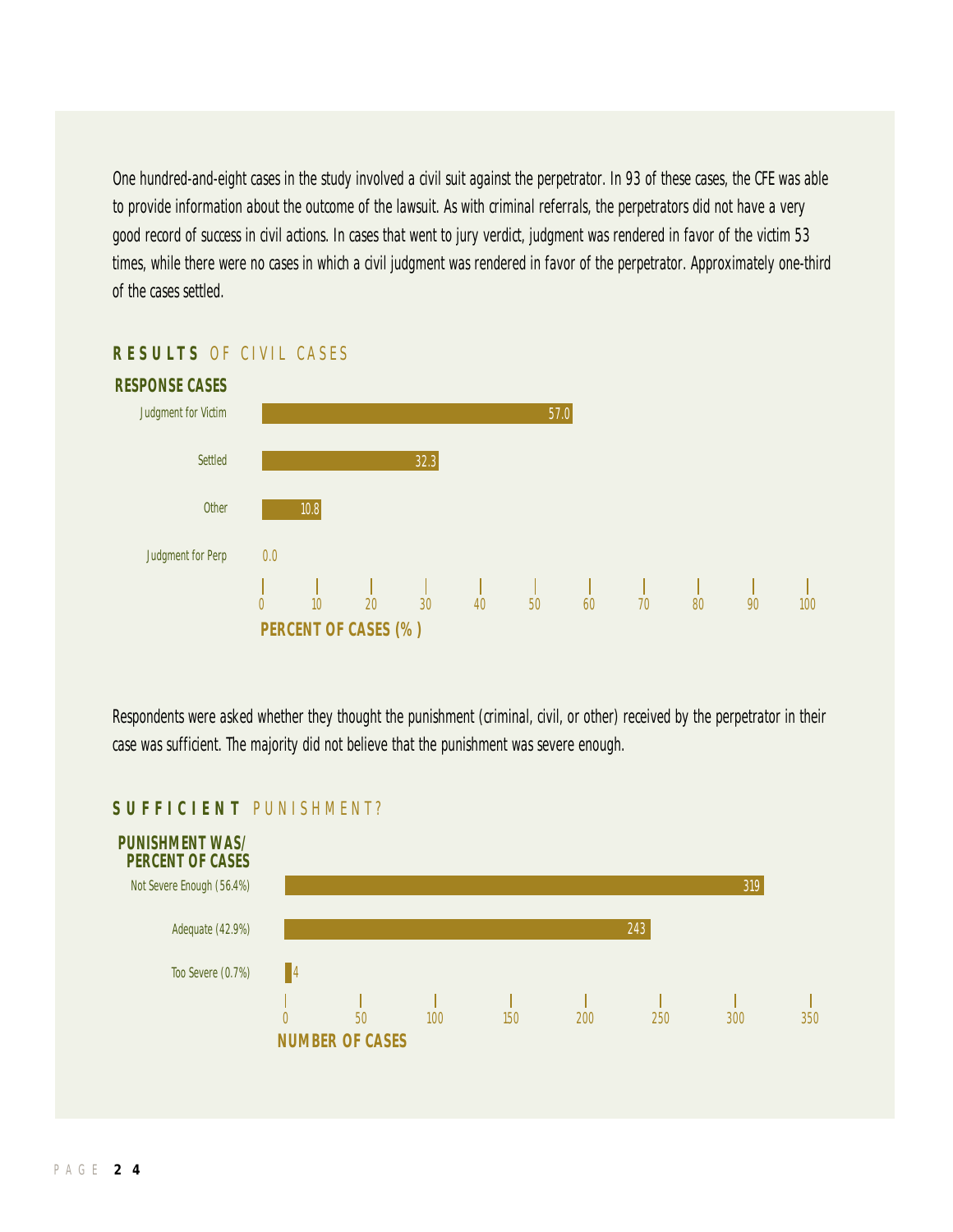# **N O** L E G A L A C T I O N

In cases in which the victim took no legal action against the offender, CFEs were asked why this decision was made. Respondents were presented with the following list of commonly cited reasons. Although no single reason was predominant, fear of bad publicity, the fact that a private settlement had been reached, and the victim's desire for closure were all cited in over 25% of the cases where victims declined to take legal action.

## **WHY NO LEGAL ACTION?**



#### **R E C O V E R Y** O F L O S S E S

The victim organizations' insurance recovery for fraud losses was illustrated on page 21. The data in the following chart represents all organizations' recovery efforts through *all methods*, including restitution, civil judgment, and private settlement, in addition to insurance.

## **R E C O V E R Y** O F V I C T I M ' S L O S S E S



<sup>10</sup> Total exceeds 100% because several respondents cited more than one reason for declining to take legal action.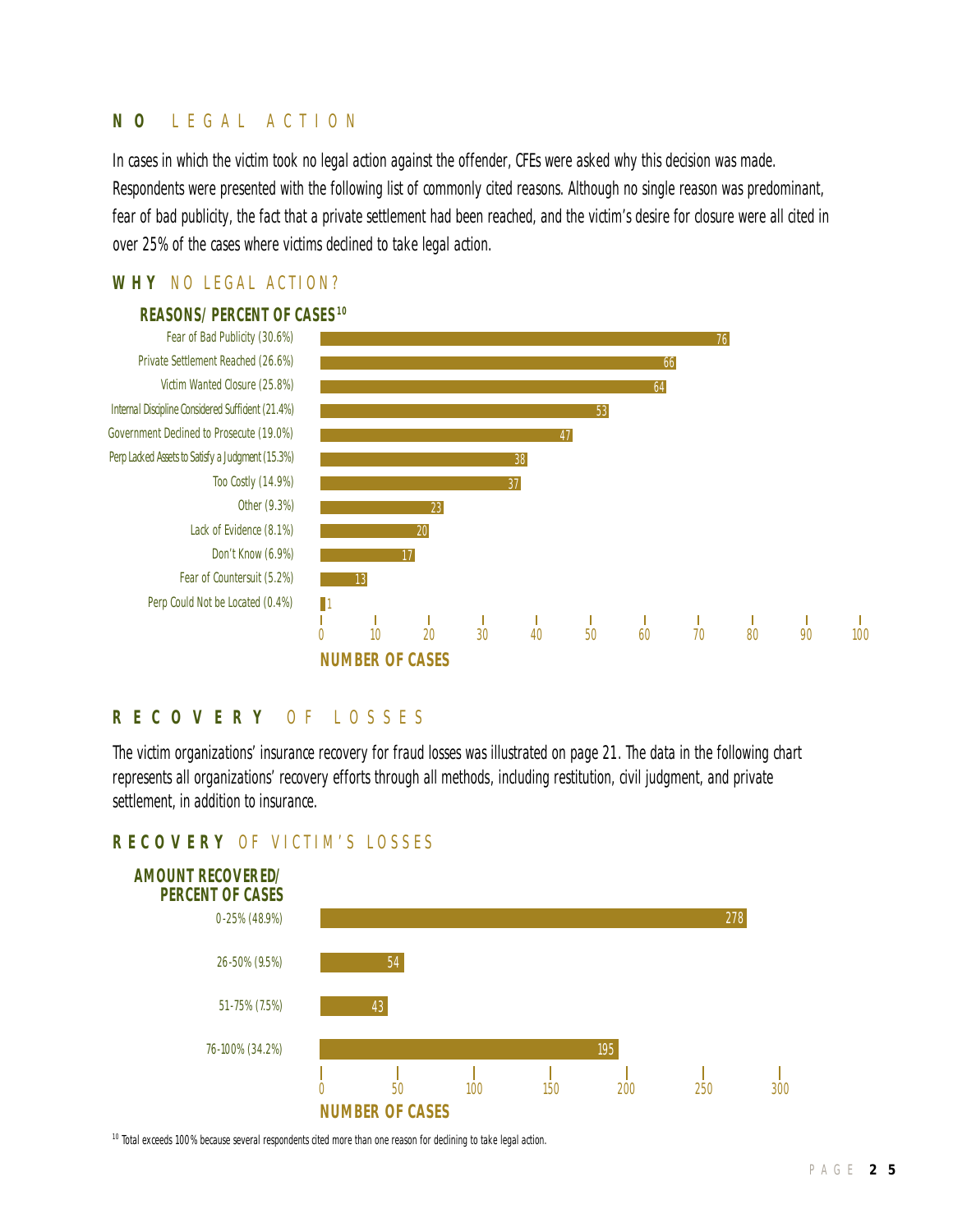

#### **C O N C L** U S I O N S

#### **OCCUPATIONAL FRAUD AND ABUSE IS A SERIOUS PROBLEM FOR ORGANIZATIONS.**

Although the rate of occupational fraud is difficult to measure, evidence suggests that the problem is vastly underreported. In the cases presented in this study, over half caused losses of at least \$100,000; one in six cases were in excess of \$1 million. Certified fraud examiners estimate that organizations lose about six percent of their revenue to occupational fraud and abuse.

#### **SMALL BUSINESSES ARE ESPECIALLY VULNERABLE TO OCCUPATIONAL FRAUD AND ABUSE.**

The data in this study reflects that the median cost of occupational fraud and abuse is inversely proportional to company size. That is, the smaller the company, the greater the median losses. The largest companies are generally at risk to multi-million dollar financial statement manipulations. However, these offenses are relatively rare. Small businesses suffer the greatest losses because of a lack of basic internal control measures.

#### **CASH IS THE ASSET MOST FREQUENTLY TARGETED BY DISHONEST EMPLOYEES.**

All enterprises, regardless of type, collect and pay out money. Not only is cash an asset common to all organizations; dishonest employees prefer cash because it has a defined value, and because it is easily transported and converted. Organizations are vulnerable when cash is collected and when it is disbursed. Proper oversight of the revenue and disbursement cycles is therefore essential in controlling cash frauds.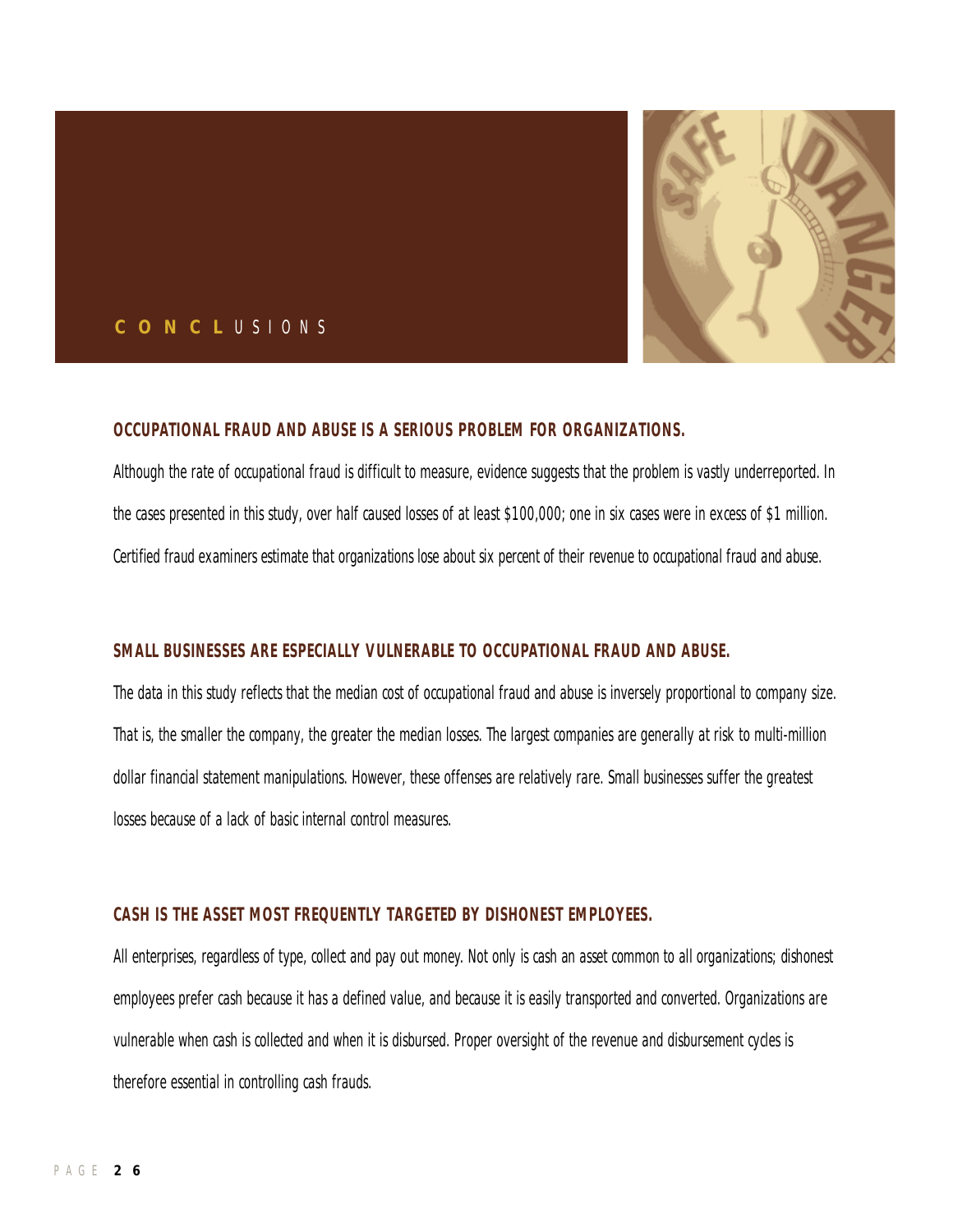#### **MOST OCCUPATIONAL FRAUDS ARE ONGOING.**

The data in this report reflects that the median length of occupational frauds — from inception to detection — is about 18 months. Most employees who start committing fraud will continue to do so until there is some compelling reason to quit; their activities are either discovered or the employees believe that continuing the frauds will result in their discovery. As a result, organizations should allocate adequate resources to deterring fraud.

#### **THE MOST COSTLY FRAUDS ARE COMMITTED BY WELL-EDUCATED SENIOR MALE EXECUTIVES.**

Frauds are crimes of opportunity. In organizations, the higher the rank of the employee, the more assets he or she controls; expensive frauds usually come from the boardroom, not the mailroom. Rank in an organization is normally dependent on three factors: age, sex, and education. Older employees tend to hold higher-ranking positions than their younger counterparts. Males generally hold more senior positions than females. College-educated employees normally have higher positions than high school graduates.

#### **INTERNAL CONTROLS ARE A DETERRENT TO OCCUPATIONAL FRAUD.**

Larger organizations that have adequate internal controls are less vulnerable to occupational fraud. Small businesses, by contrast, often have a single employee responsible for all cash-related functions: receiving and disbursing funds, signing checks, and reconciling bank accounts. In such cases, cash frauds are easy to commit.

The following minimum procedures are recommended for small businesses:

- Do not allow the same employee to keep books, collect funds, write checks, and reconcile the bank account.
- Have the monthly bank statement delivered unopened to the owner, who should review it for unusual transactions such as declining deposits and unfamiliar payees.
- Consider an annual independent review of the cash accounts and bank statements by an anti-fraud specialist.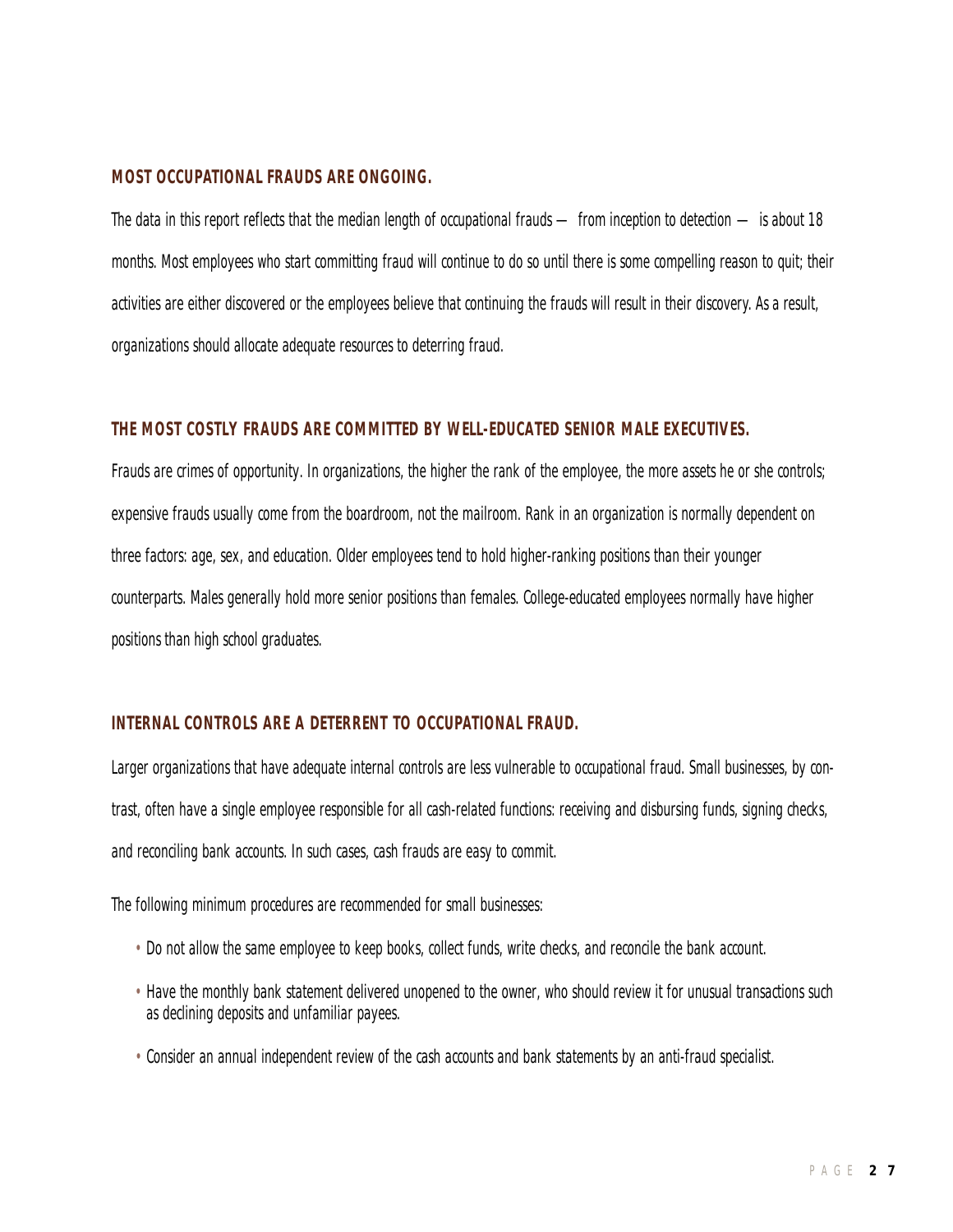#### **WORKPLACE CONDITIONS AFFECT THE RATE OF FRAUD WITHIN AN ORGANIZATION.**

The attitudes that employees hold toward their organizations is a factor in whether or not they will commit fraud. Employees who feel well treated and adequately compensated are less likely to commit fraud than those who don't. Employees who hold grudges against their employers — whether justified or not — often turn to occupational fraud and abuse for revenge.

#### **THE SINGLE MOST EFFECTIVE MEANS OF DETECTING OCCUPATIONAL FRAUD IS THROUGH TIPS AND COMPLAINTS.**

The frauds in this study were most commonly discovered by a tip or complaint from an employee, vendor, customer, or outside source. This is because employees and others are frequently in a position to observe violations of controls, poor ethical standards, or excessive personal spending by the perpetrator. Organizations are encouraged to adopt hotlines or other reporting mechanisms that will permit the reporting of fraud without reprisals.

# **AUDITS AND OTHER ANTI-FRAUD MEASURES ARE EFFECTIVE IN REDUCING THE COST OF OCCUPATIONAL FRAUD AND ABUSE.**

In addition to hotlines and other reporting mechanisms, three measures have been shown to significantly reduce the cost of fraud: background checks on new employees, internal audits, and external audits by independent Certified Public Accountants. Organizations should consider each of these measures as part of a comprehensive fraud deterrence program.

#### **EMPLOYEE EDUCATION IS AN IMPORTANT ASPECT OF PREVENTING OCCUPATIONAL FRAUD AND ABUSE.**

Any serious effort to control occupational fraud depends on the employees of an organization. Fraud from within causes the loss of jobs, raises, and profits. Employees who receive regular and recurring training about the detrimental aspects of fraud are more likely to aid in controlling it.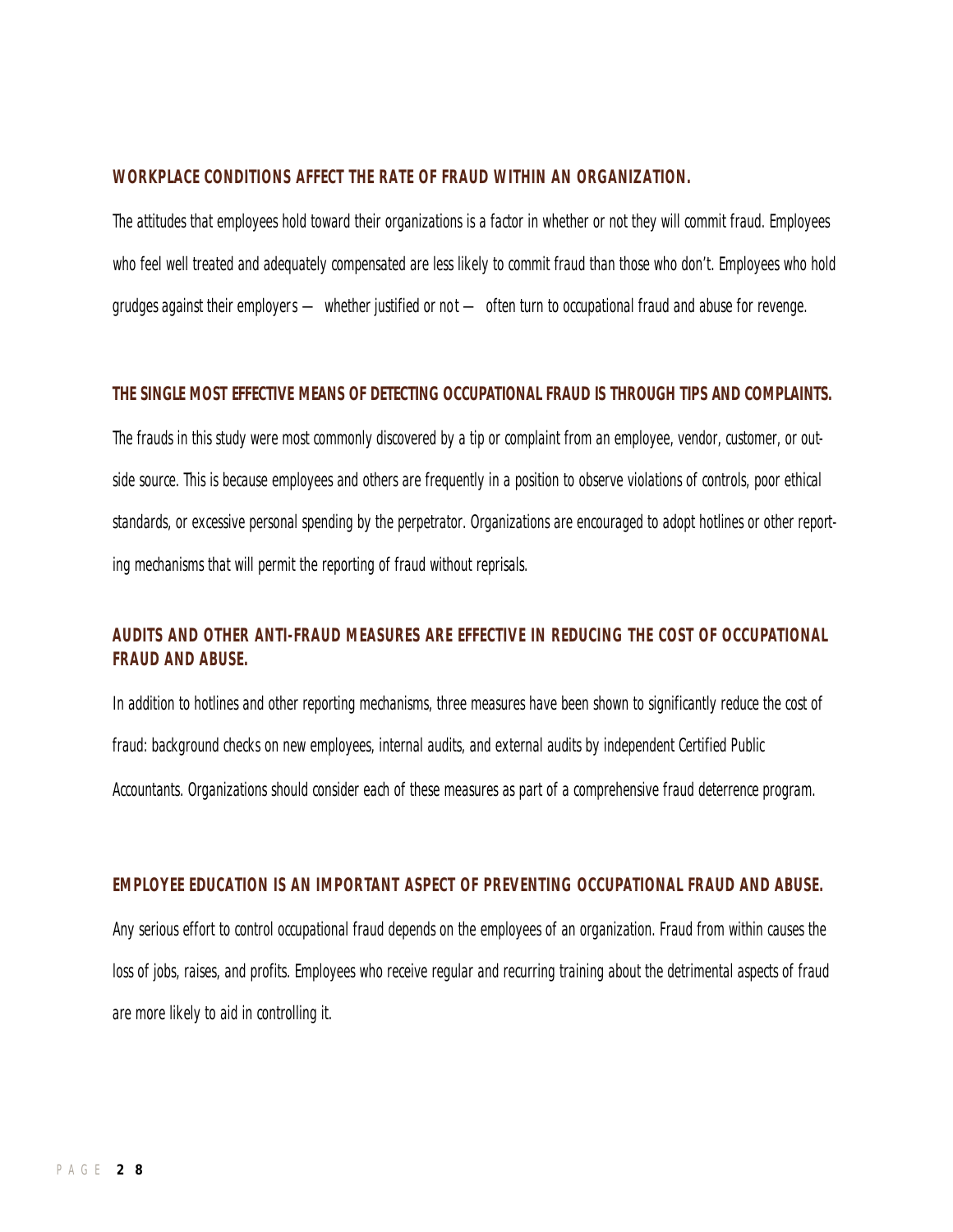# **C E R T I F I E D** F R A U D E X A M I N E R ' S C O D E O F P R O F E S S I O N A L E T H I C S

### **A R T I C L E O N E**

A Certified Fraud Examiner shall, at all times, demonstrate a commitment to professionalism and diligence in the performance of his or her duties.

#### **A R T I C L E T W O**

A Certified Fraud Examiner shall not engage in any illegal or unethical conduct, or any activity which would constitute a conflict of interest.

#### **A R T I C L E T H R E E**

A Certified Fraud Examiner shall, at all times, exhibit the highest level of integrity in the performance of all professional assignments, and will accept only assignments for which there is reasonable expectation that the assignment will be completed with professional competence.

#### **A R T I C L E F O U R**

A Certified Fraud Examiner will comply with the lawful orders of the courts, and will testify to matters truthfully and without bias or prejudice.

#### **A R T I C L E F I V E**

A Certified Fraud Examiner, in conducting examinations, will obtain evidence or other documentation to establish a reasonable basis for any opinion rendered. No opinion shall be expressed regarding the guilt or innocence of any person or party.

#### **A R T I C L E S I X**

A Certified Fraud Examiner shall not reveal any confidential information obtained during a professional engagement without proper authorization.

#### **A R T I C L E S E V E N**

A Certified Fraud Examiner shall reveal all material matters discovered during the course of an examination, which, if omitted, could cause a distortion of the facts.

#### **A R T I C L E E I G H T**

A Certified Fraud Examiner shall continually strive to increase the competence and effectiveness of professional services performed under his or her direction.